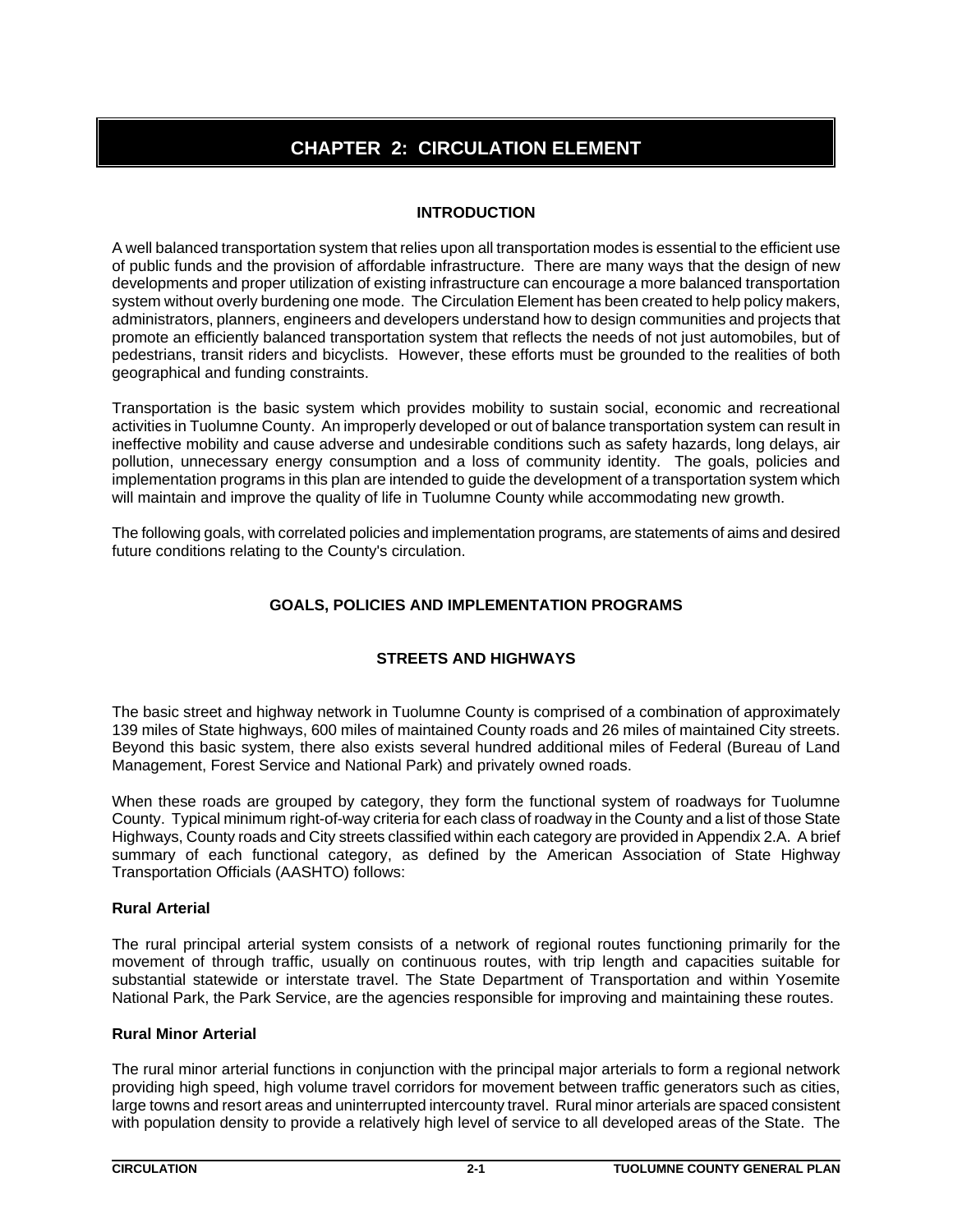State Department of Transportation is the agency responsible for improving and maintaining these routes.

## **Rural Collector**

Rural collector routes provide service between local roads and the arterial system and are primarily important for intracounty travel. These routes are subclassified as follows:

## **Major Collector**

These routes function as corridors for through traffic within local areas providing service to towns and other major traffic generators within the County which are not directly served by the arterial system. They also serve to link minor collectors and local access roads with nearby towns and communities or the arterial system.

## **Minor Collector**

These routes generally serve lower density areas and, therefore, do not have the traffic volume that major collectors do. Minor roads often serve to funnel traffic from groups of local roads onto the major collectors and arterial routes. Minor collectors should be spaced to bring all developing areas of the County within reasonable distance of major collectors or arterial routes.

## **Rural Local Road**

The rural local road system primarily provides direct access to residential property and other areas which are not directly served by the collector or arterial system. Local roads make up a major portion of the County Road System, accounting for approximately 403 miles.

## **Scenic Routes**

A scenic route is one which traverses an area of outstanding scenic quality. Portions of State Highways 49, 108 and 120 are considered locally as scenic routes.

## **Urban Streets**

An urban street provides access for automotive vehicles as well as increased pedestrians and bicyclists to the urbanized areas of the County, such as the City of Sonora. Urban streets are all those portions of County roads within one mile of a traffic signal/stop control and/or have eight (8) or more access points per mile.

The Tuolumne County road system was evaluated (Countywide Traffic Circulation System Model, Transportation Improvement Program and Funding Strategy, January 1996) to determine the operating level of service rating on all Arterial and Collector roads in 2007. The level of service (LOS) of roadways is a qualitative measure of the operating conditions on a section of roadway. It is defined by the motorists' perception of their mobility and comfort. In general, LOS "A" through LOS "C" indicate minimal or acceptable delays. LOS "D" represents high density stable flow with motorists feeling noticeable congestion. LOS "E" indicates the roadway is operating at or near its capacity and there are frequently intolerable delays. LOS "F" means the traffic volume is higher than the capacity of the roadway so queuing will occur; there will be excessive delay and stop and go conditions through the queue until the demand level drops off.

## **GOAL 2.A Preserve the County's substantial investment in the existing road system and provide for the long-range planning and development of the County's transportation system for the safe and efficient movement of people and goods.**

## **Policies**

2.A.1 Assess the needs of street and road users regularly through the land development application review process.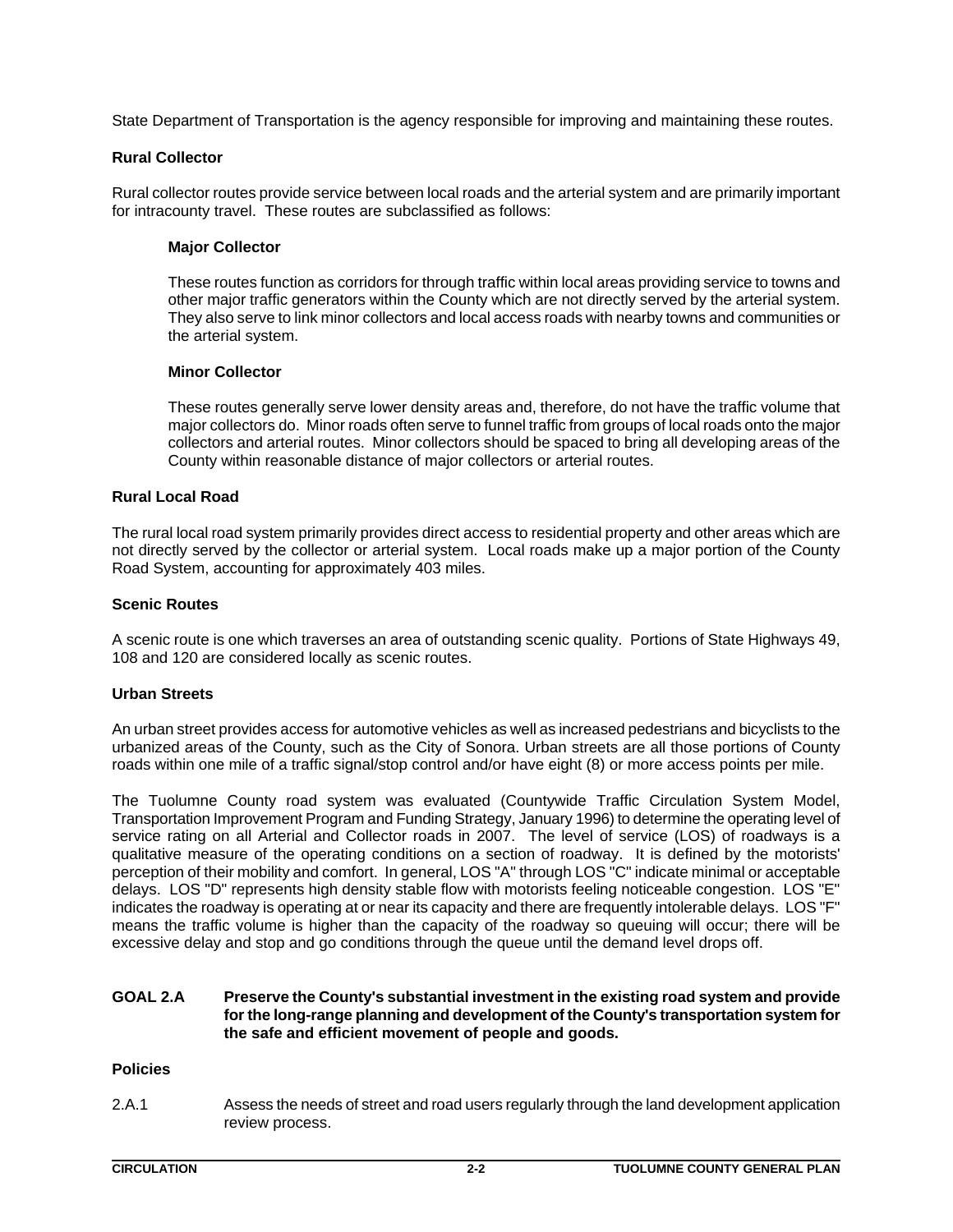- 2.A.2 Direct the Community Resources Agency, in conjunction with Caltrans, to regularly conduct assessments of the current status of the highway system to determine the current level of needs in the system, and report those needs to the Board of Supervisors.
- 2.A.3 Prioritize expenditure of limited public funds for maintenance based upon a roadway's traffic volume and functional classification.
- 2.A.4 Evaluate and analyze the traffic impacts of proposed land uses in relation to stated goals and objectives of the General Plan since growth policies regarding land use decisions directly affect the existing and future transportation system.
- 2.A.5 Set forth recommendations for the future of the County is streets and highways system in each update of the Regional Transportation Plan.
- 2.A.6 Coordinate with State and Federal agencies and developers to secure financing in a timely manner for all components of the transportation system to achieve and maintain adopted level of service standards.
- 2.A.7 Evaluate the need for the provision of County roads to serve as alternative routes to the State Highway network within the County's boundaries and, if warranted, pursue funding for and construction of and/or improvements to the identified alternative routes.

## **Implementation Programs**

2.A.a Develop and Maintain Roadways in Accordance with Functional Classification System and Master Plan of Streets and Highways

> Plan, design and regulate roadways in accordance with the following functional classification system which is reflected in the County's Regional Transportation Plan, is shown on the Master Plan of Streets and Highways in Figures 2.1 and 2.2, and is discussed in more detail in Appendix 2.A:

- \* Rural Arterial
- \* Rural Minor Arterial
- \* Rural Collector
- \* Major Collector
- \* Minor Collector
- \* Rural Local Road
- \* Scenic Routes
- \* Urban Streets
- 2.A.b Utilize Roadway Design and Access Standards in Developing Roads

Dedicate, widen and construct streets and roads according to the roadway design and access standards generally defined in Appendix 2.A and, more specifically, the County Ordinance Code and the Countywide Traffic Circulation Improvement Program. Exceptions to these standards may be necessary but should be kept to a minimum and shall be permitted only upon determination by the Director of Transportation or Board of Supervisors that safe and adequate public access and circulation are preserved by such exceptions.

2.A.c Establish Standards for Rights-of-Way Width

Require that roadway rights-of-way be wide enough to accommodate the travel lanes needed to carry long-range forecasted traffic volumes, as well as any planned bikeways and required drainage, utilities, landscaping and suitable separations. Minimum right-of-way criteria for each class on roadway in the County are specified in Appendix 2.A of this Element and the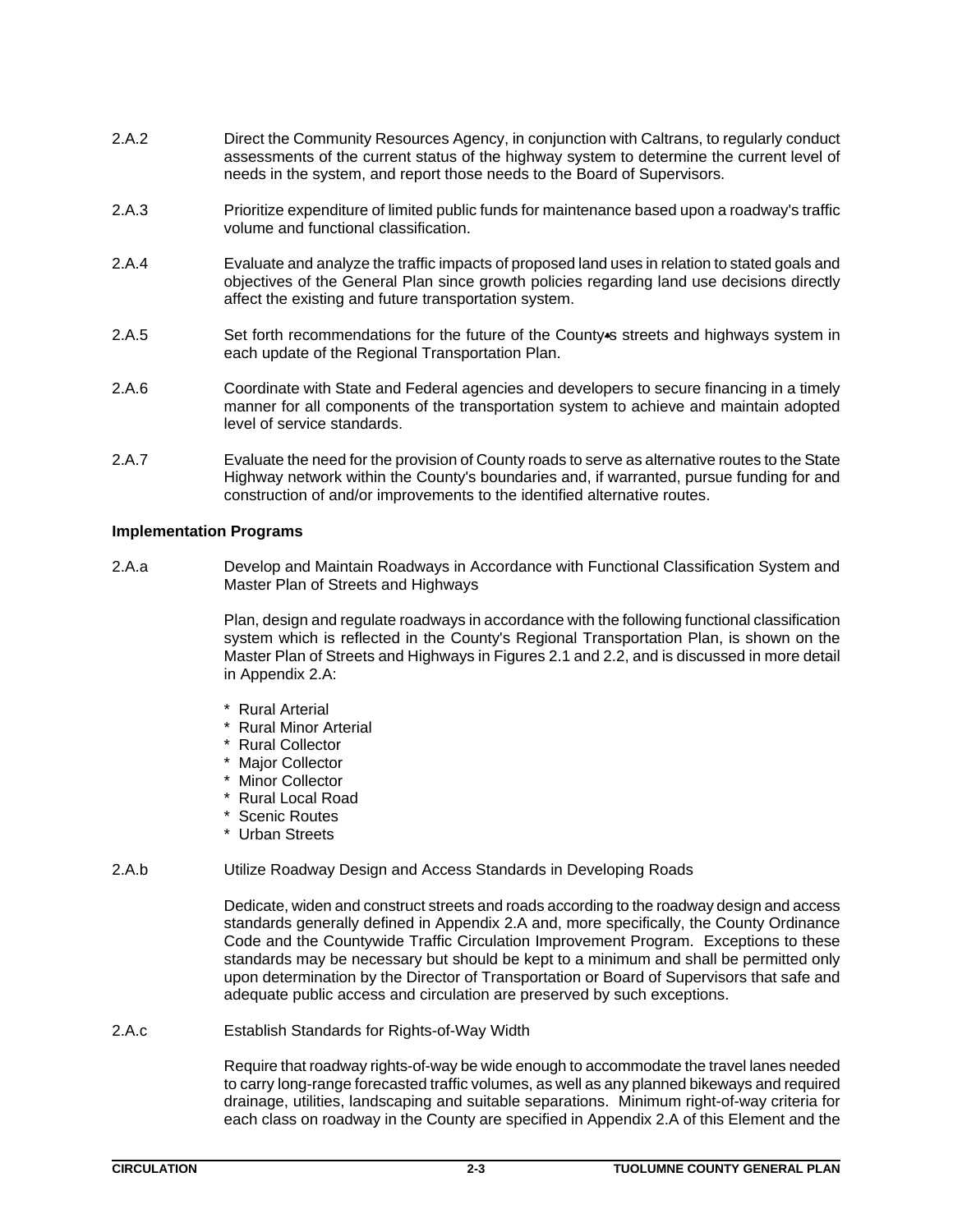County Ordinance Code. However, additional right-of-way, beyond the minimum criteria may be required to provide for location specific needs.

2.A.d Align and Extend Roads to Provide Continuity

Require local roads serving new development to be aligned with existing local roads on abutting properties and extend existing roads to link with other roads wherever possible to provide continuity and provide safety in the local road system.

2.A.e Maximize Intersection Spacing

Maximize intersection spacing on arterial and collector roadways and thoroughfares. Driveway encroachments along collector and arterial roadways shall be minimized. Except where specific site conditions warrant, no new intersection of a local road or new driveway with an arterial or collector road shall be closer to an existing local road or driveway than 500 feet in rural areas or 200 feet within urbanized areas.

2.A.f Discourage Use of Local Roads for Through-Traffic

Accommodate through-traffic in a manner that discourages the use of neighborhood roadways, particularly local streets. This through-traffic, including particularly truck traffic, shall be directed to appropriate routes in order to maintain public safety and local quality of life.

2.A.g Require Development to Contribute to the Provision of Parking

Require that all new development participate in the provision of off-street parking, either onsite or in consolidated lots or structures, by providing parking facilities or through the payment of in-lieu fees. Provide for the payment of in-lieu parking fees for new development within Historic Design Preservation (HDP) Districts as an alternative to providing on-site parking in order to retain the historic character of those districts and in recognition of the size limitations of existing parcels in historic areas to accommodate on-site parking.

2.A.h Establish Level of Service for the County's Roadway System

Develop and manage the County's roadway system to maintain the following minimum levels of service (LOS):

The minimum LOS standard for Minor Collectors, Major Collectors, Rural Arterials and Urban Streets shall be LOS D, unless an exception is made by the County. The minimum LOS standard for local and residential roads shall be LOS C. The minimum peak hour LOS standard for all intersections shall be LOS D.

LOS on County roads shall be evaluated using the methodology adopted by the Tuolumne County Transportation Council.

The County may allow exceptions to these level of service standards where it finds that the improvements or other measures required to achieve the LOS standards are unacceptable. In allowing any exception to the standards, the County shall consider the following factors:

- The number of hours per day that the intersection or roadway segment would O operate at conditions worse than the standard.
- The ability of the required improvement to significantly reduce peak hour delay and improve traffic operations.
- The right-of-way needs and the physical impacts on surrounding properties. O
- r 1 The visual aesthetics of the required improvement and its impact on community identity and character.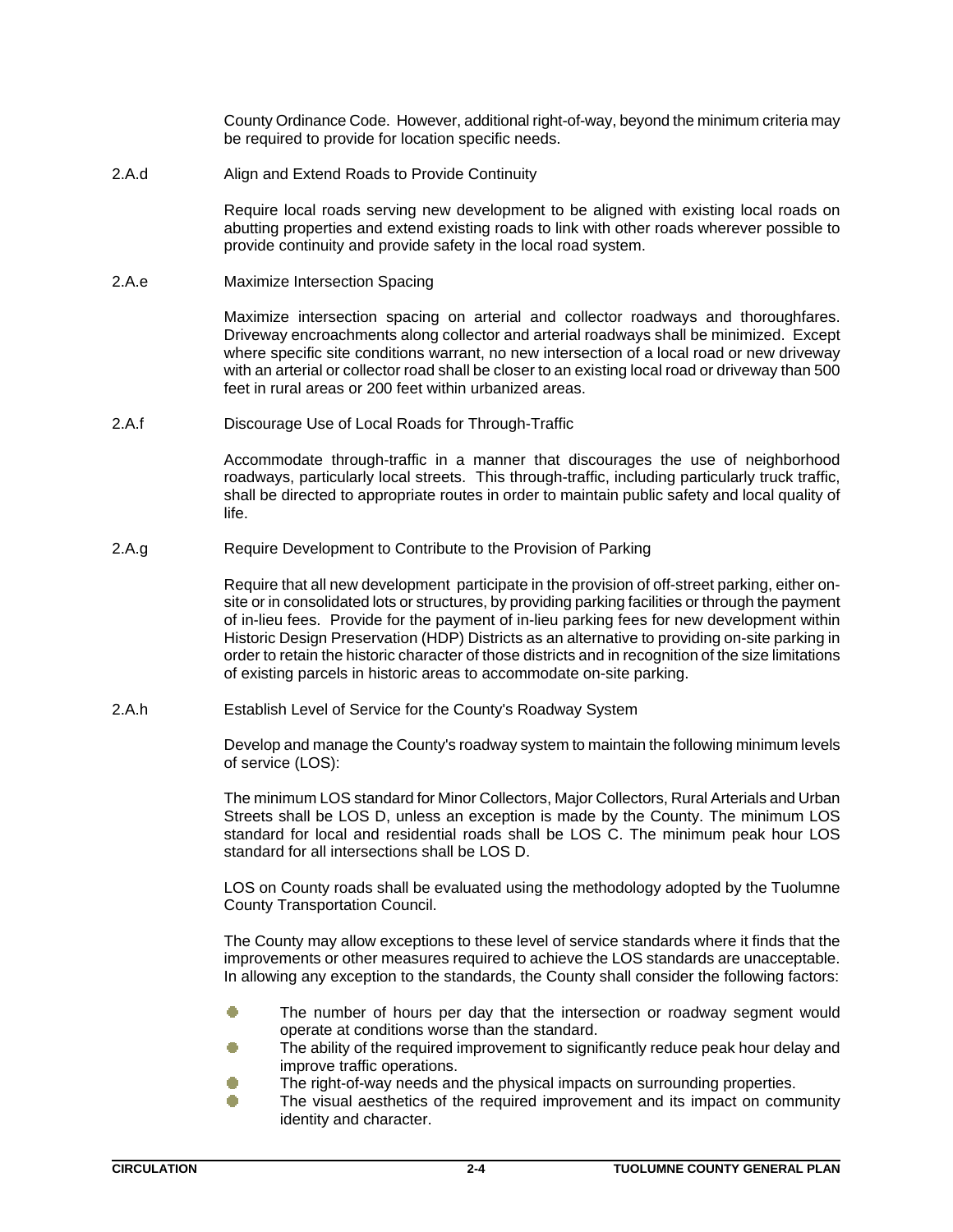- Ō Environmental impacts, including air quality and noise impacts.
- $\bullet$ Construction and right-of-way acquisition costs.
- $\bullet$ The impacts on general safety.
- Ō The impacts of the required construction phasing and traffic flows.
- Ō The impacts on quality of life as perceived by residents.
- O Consideration of other geographical, environmental, social or economic factors on which the County may base findings to allow an exceedance of the standards.
- O The ability to equitably fund needed improvements.
- O The importance of proposed improvements in relation to other road needs given limited resources.

Exceptions to the standards will only be allowed after all reasonable measures and options are explored, including alternative forms of transportation.

2.A.i County's Level of Service (LOS) for State Highways

Support, when reasonable, the State's goal of maintaining Level of Service (LOS) C on State Highways and at intersections with County roads. The minimum LOS standard for the State Highway System shall be no lower than LOS E. The methodology for evaluating LOS on State Highways shall be pursuant to the Highway Capacity Manual 2010.

2.A.j Cooperate With Other Jurisdictions on Funding and Establishing Road Standards

Work with neighboring jurisdictions to provide acceptable and compatible levels of service and joint funding on the roadways that cross the County's boundaries.

2.A.k Encourage Use of Alternative Forms of Transportation

Strive to meet the level of service standards through a balanced transportation system that provides alternatives to the automobile.

2.A.l Master Plan a Complete Road Network

Maintain, periodically update and implement the Tuolumne County Master Plan of Streets and Highways, shown in Figures 2.1 and 2.2, which addresses a complete road network to serve the transportation needs of the community. This road network should include roadways parallel to regional facilities so that the regional roadway system can function effectively and efficiently. Funding for this network should be provided from a combination of sources, such as new development, sales tax, gas tax, State partnerships and federal transportation programs.

2.A.m Analyze Increased Traffic Generated by New Development

Require proposed new development projects to analyze their contribution to increased traffic and to implement improvements necessary to address the increase.

2.A.n Require Fair Share Contribution to Mitigating Traffic Impacts

Require new development to mitigate that development's impacts on the local and regional transportation system through the fair share contribution of improvements to the master planned system and/or the payment of mitigation fees. Exceptions to the payment of impact mitigation fees may be made when new development generates significant public benefits, such as low income housing, high wage employment and needed health care facilities, and when alternative sources of funding can be identified to offset foregone revenues.

2.A.o Establish Priorities for the Limited Amount of Funding Available for Road Improvement Projects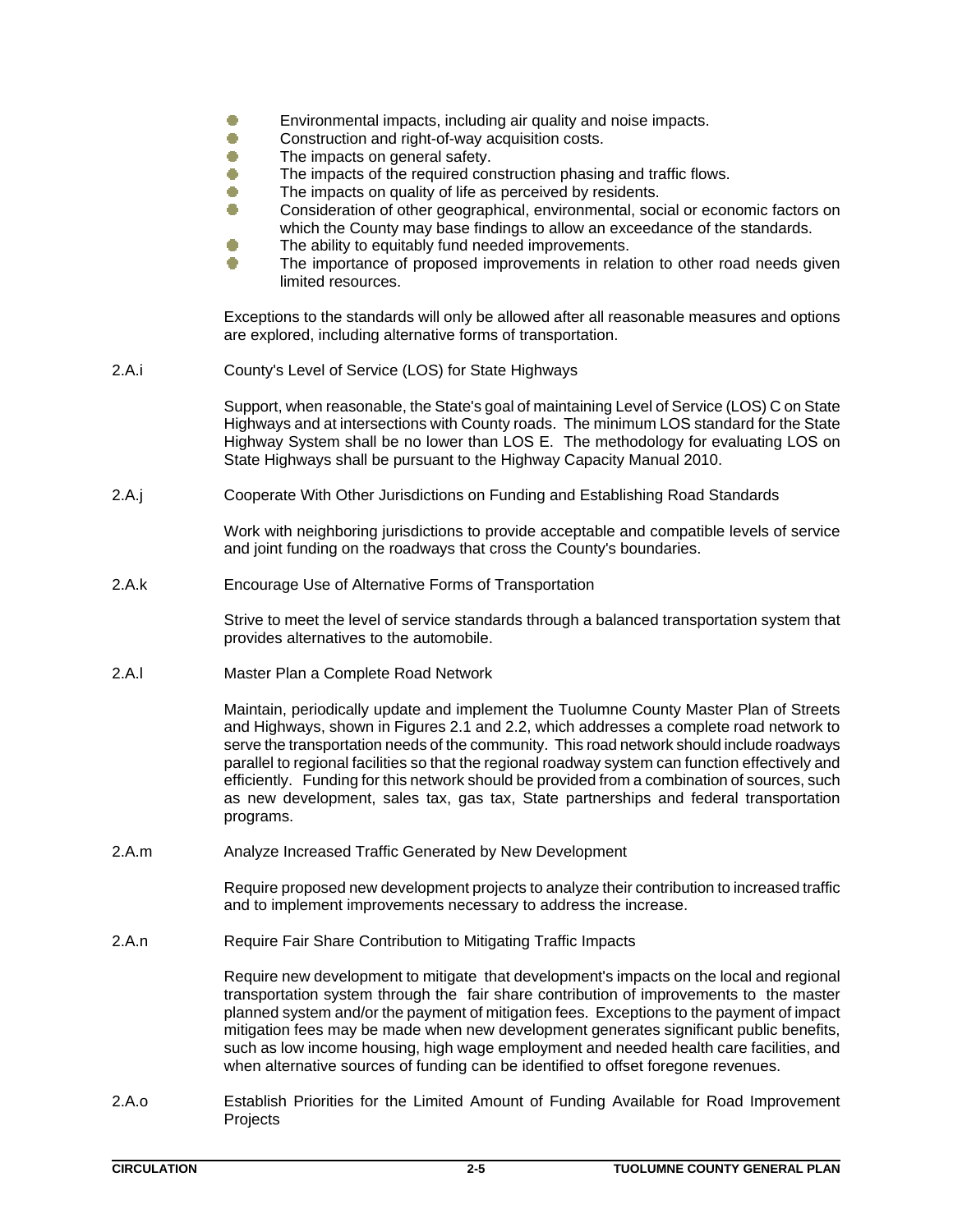Emphasize, consistent with legal and funding constraints, the following prioritization of road improvement projects in the County Road Improvement Program:

- 1. Projects needed to maximize the safety of the road system on high accident road segments and intersections, including, but not limited to, additional road widths and turn lanes, realignments, shoulder improvements, bridge improvements, hazard elimination and hazard control devices.
- 2. Projects needed to improve rideability and preserve past infrastructure investments, including, but not limited to, pavement life extension and rehabilitation. To provide the most effective expenditure of funds, maintenance shall emphasize the arterial and major collector segments of the road system utilizing the County Pavement Management System.
- 3. Projects needed to improve capacity and travel speed, particularly on roads carrying through traffic, and including, but not limited to, interchange improvements, additional road lanes and/or widths, turn lanes, signalization and bridge improvements that help fire, police and other emergency services achieve acceptable response times.
- 4. Projects needed to improve the use of other modes of transportation, including, but not limited to, public transportation facilities (transit facilities and stops), park and ride facilities, bikeways, non-motorized trails and pedestrian facilities.

To the maximum extent feasible, road improvement projects shall support development of the following:

- $\bullet$ employment generating uses;
- O affordable housing; and
- Ō facilities for higher education.
- 2.A.p Recognize Funding Limitations for Road Improvements and Maintenance

Recognize the major funding limitations that exist within the State and County system and find that, as a matter of legislative policy, additional growth and development may be allowed within the County, notwithstanding the adverse impacts which may result in the short term by this growth and development. Therefore, it shall be the policy of the County to:

- 1. Encourage the existing partnership between Tuolumne County, the State and developers in working together to solve State highway and County road problems created by growth and funding limitations.
- 2. Cooperate with governmental agencies in identifying and funding improvements necessary to mitigate the deficiencies in the transportation in Tuolumne County.
- 3. Acknowledge that short-term adverse impacts to the Tuolumne County transportation system resulting from growth and development within and outside of the County will occur until adequate funding is made available and improvements made through projects identified in the adopted State Transportation Improvements Program.
- 4. Monitor responsible agencies' activities in responding to the needs of the transportation system within the County.
- 5. Solutions to State highway system problems shall include formal County review and input to the State Transportation Improvements Program, formal County requests for specific improvements and/or facilities and requests for inclusion of said improvements and/or facilities within the County's Regional Transportation Plan.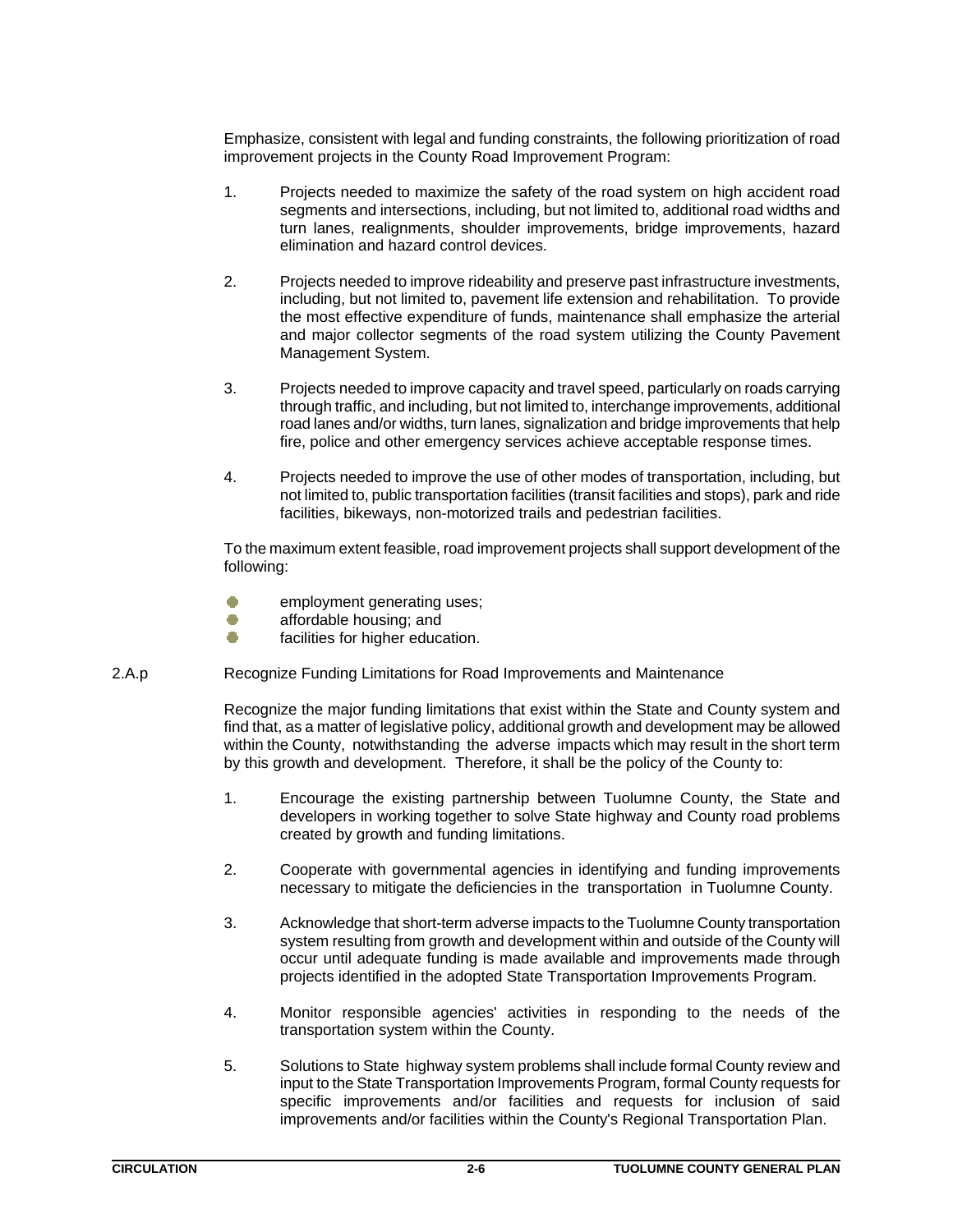- 6. Should critical State highway improvements not be identified in the adopted State Transportation Improvements Program, the County should review its policies to determine if additional growth and development should be curtailed in the impacted areas to maintain established minimum LOS standards.
- 2.A.q Consideration of Development Projects When Traffic Impacts Cannot be Mitigated

Consider the impacts of new development on the County's transportation system and require such development to provide mitigation for its fair share of the impact. New development that is determined by the County to create or exacerbate an identified deficiency in the transportation system will not be approved if a plan and funding program to provide needed roadway improvements has not been approved and if the mitigation provided by the development will not correct the deficiency or if it will create an additional burden on County transportation funds. This implementation program shall not apply to new development for which the County makes a finding of overriding considerations for traffic impacts related to the new development in accordance with the California Environmental Quality Act (CEQA).

2.A.r Cooperate in Implementation of Regional Transportation Plan

Cooperate with the Tuolumne County Transportation Council in the implementation of the Regional Transportation Plan.

2.A.s Give Priority to Safety Related Road Improvement Projects

Maintain an awareness of those portions of the streets and highways system which experience an unusual number of motor vehicle traffic accidents, design necessary improvements and implement necessary improvements in a timely manner to the greatest extent possible.

2.A.t Identify Development-Related Impacts and Mitigation Measures for the County's Roads

Encourage the identification and implementation of mitigation measures for all projects impacting local arterial and collector roads.

2.A.u Coordinate a Financially Constrained Regional Transportation Program

Continue to coordinate a financially constrained Regional Transportation Improvement Program.

**Responsibility for Programs:** Administration of the Implementation Programs listed in this section is the shared responsibility of the Board of Supervisors and Community Resources Agency with the Community Resources Agency serving as the primary administrator.

**Funding Sources:** Administration of the Implementation Programs listed herein will be funded through the County's General Fund and Road Fund.

**Time Frame for Implementation:** All programs are ongoing.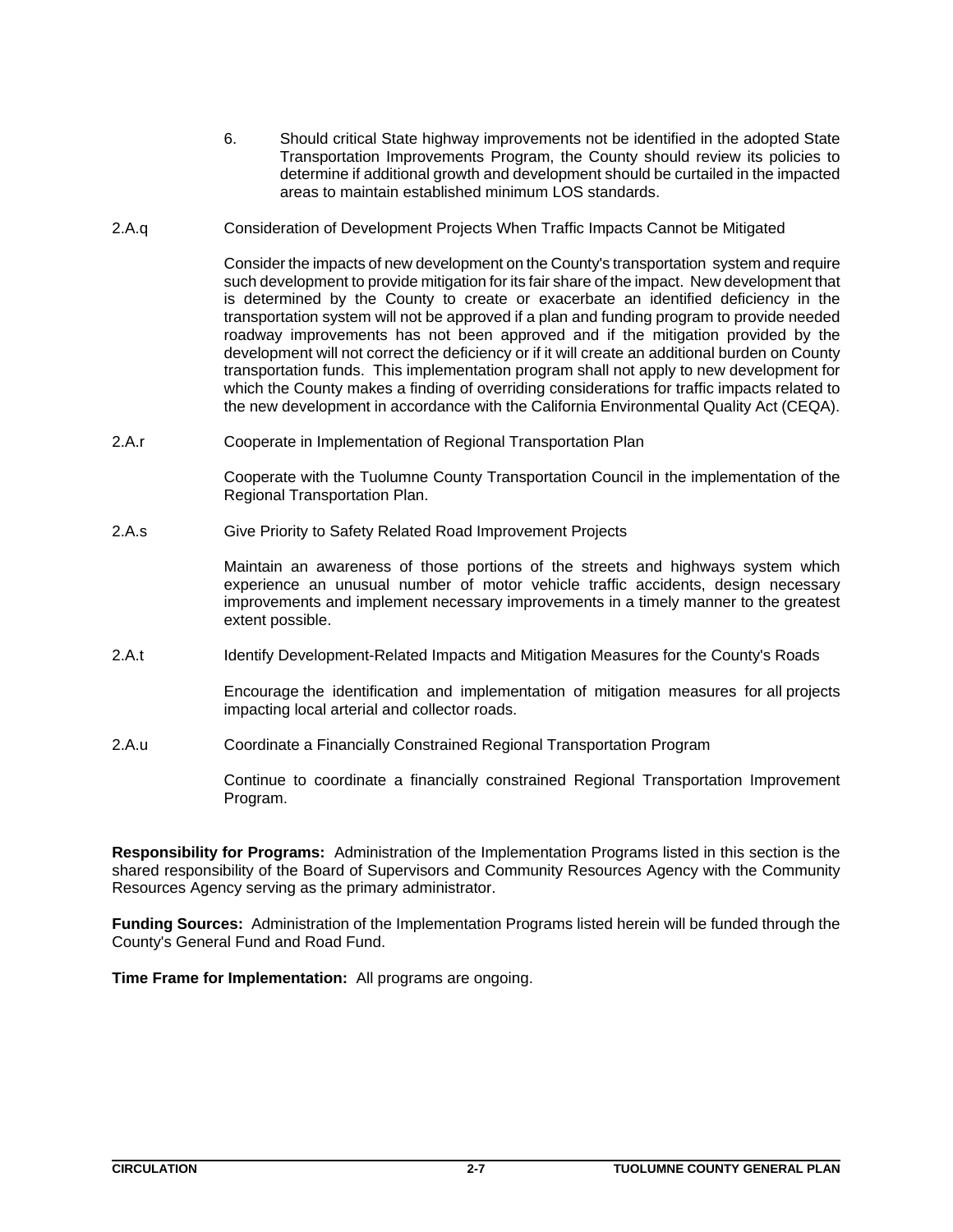FIGUIRE 2.1

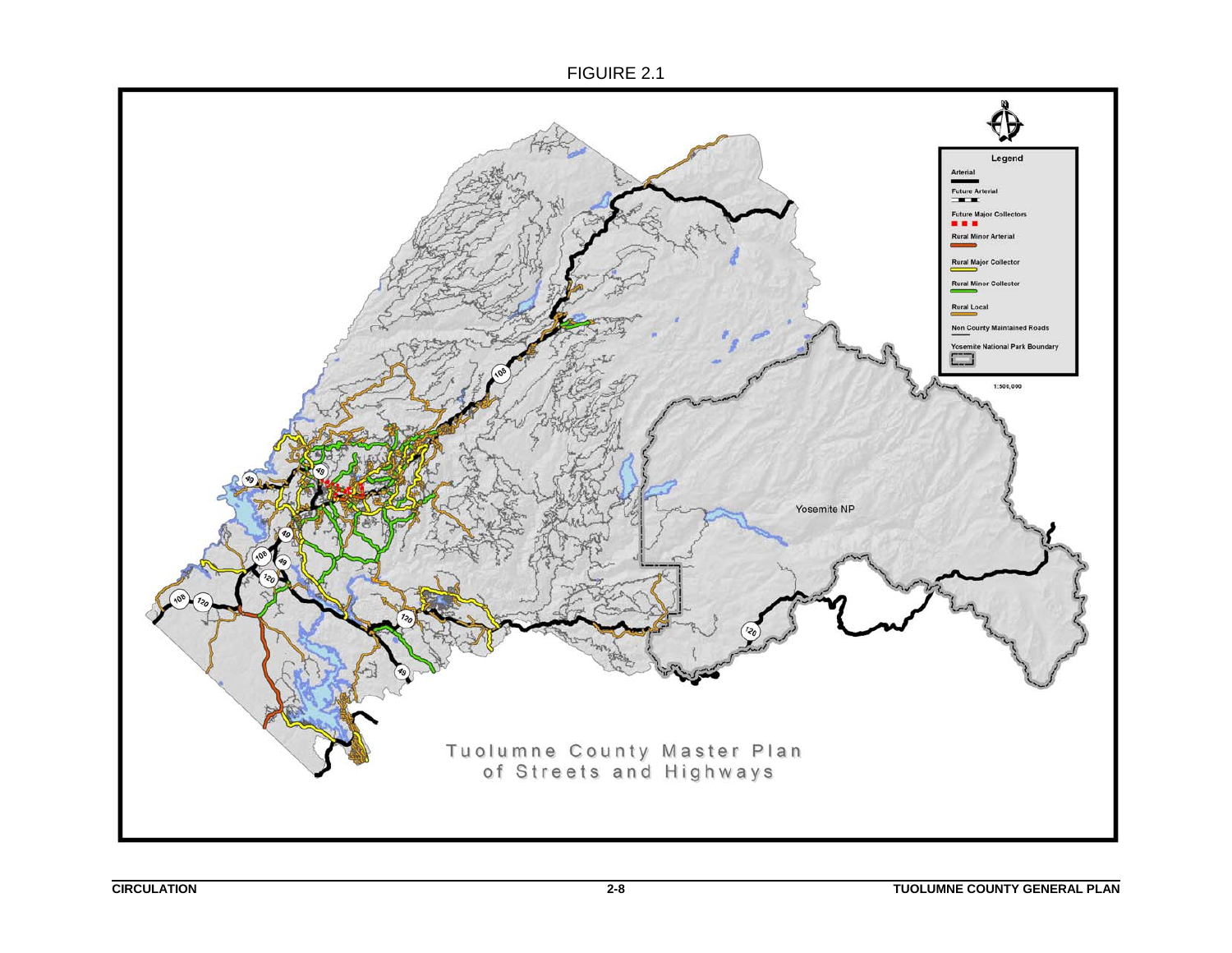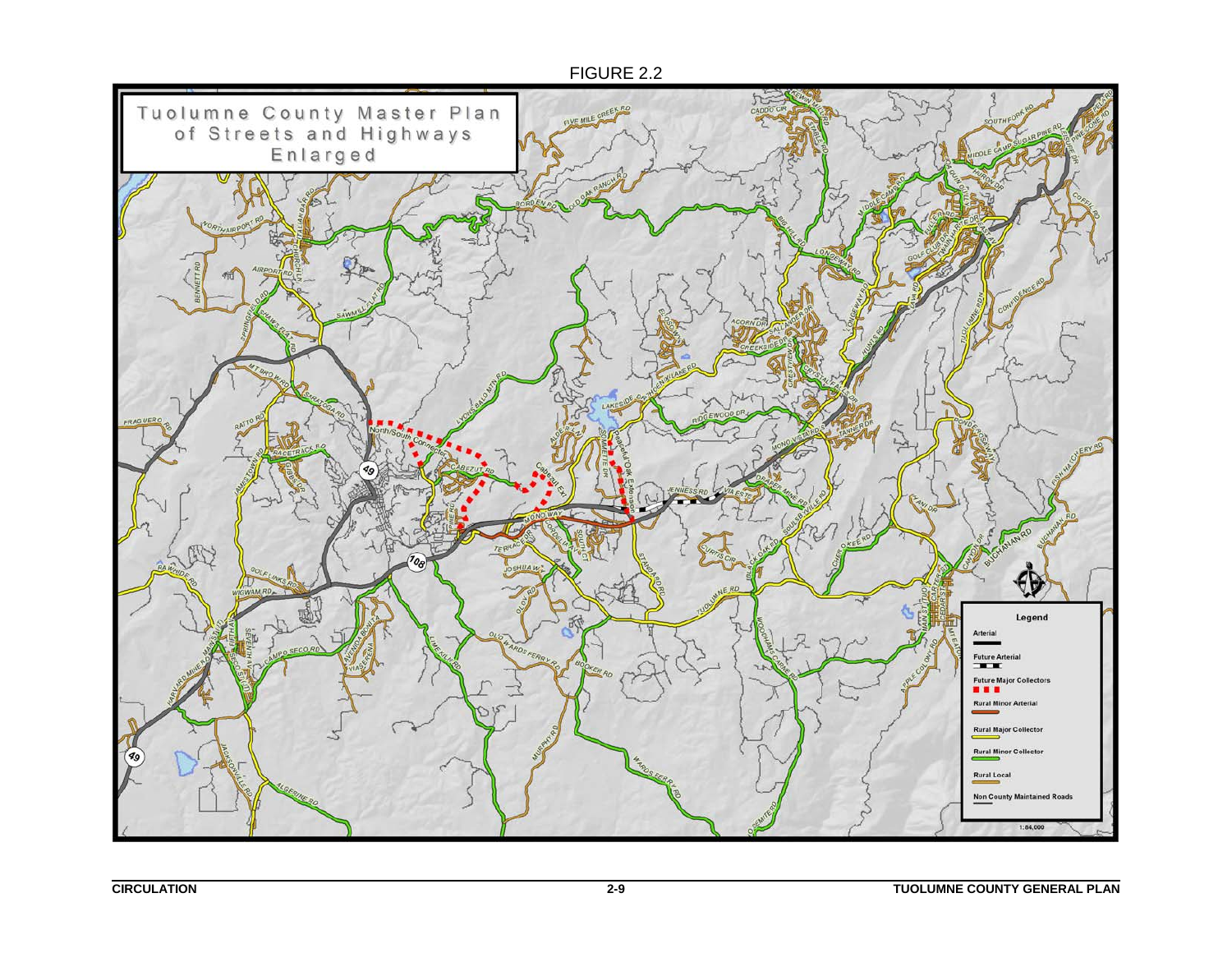## **NON-MOTORIZED TRANSPORTATION**

The number of existing bicycle, pedestrian and equestrian trails in Tuolumne County is limited. Many of these trails have been constructed by private volunteer efforts. However, in October 1993, the California Transportation Commission (CTC) approved Proposition 116 funds for bicycle/pedestrian facility projects in Sonora, Columbia, Jamestown and Groveland. Also, in March 1994, the CTC approved discretionary Transportation Enhancement Activities (TEA) Program funds for bicycle/pedestrian trails in Tuolumne and Soulsbyville. All of these projects represent the highest priority non-motorized projects in the County's Regional Transportation Plan (RTP). These projects are all currently under design.

The current focus is on short, high impact, less expensive routes. While this means that some of the planned routes could realistically be built with currently available funds, additional funding is desperately needed if enough of these routes are to be built to significantly reduce impacts on road circulation. Furthermore, continued volunteer aid should be sought from local civic groups to construct facilities to satisfy the County's recreational needs.

## **GOAL 2.B Encourage the use of alternative means of transportation by providing safe bicycle and pedestrian facilities between high use areas thereby reducing road congestion which improves circulation, health and air quality within the County.**

## **Policies**

- 2.B.1 Actively investigate and seek alternative funding sources for bicycle and pedestrian facilities.
- 2.B.2 Construct bicycle and pedestrian facilities as soon as possible when funds become available.
- 2.B.3 Give special attention to the needs of pedestrians, bicyclists and individuals with disabilities in the project design review process.

## **Implementation Programs**

2.B.a Integrate Recreational and Transportation Bicycle and Pedestrian Facilities

Give consideration to designing bicycle and pedestrian transportation routes which can be integrated into the recreational routes designated in the County's Recreation Master Plan.

2.B.b Coordinate Bike Facility Design With Schools

New bicycle and pedestrian facilities should be designed to accommodate preferred safe routes to the school from nearby population centers.

2.B.c Require Provision of Bicycle Storage Facilities in Specified Developments

Require, when appropriate, new commercial, high density residential and recreational development to provide and maintain bicycle storage facilities, such as bicycle racks, at various locations throughout the developments.

2.B.d Encourage Class I and Class II Bicycle and Pedestrian Facilities

Encourage the construction of pedestrian facilities and Class I and Class II bicycle facilities, such as widened and striped shoulders or completely separate facilities. In high traffic/high speed motorized transportation areas which receive high use by school children, require the construction, where feasible, of barriers between motorized and non-motorized traffic. Such barriers can include, but are not limited to, construction of an asphalt or concrete curb or berm between motorized and non-motorized traffic ways.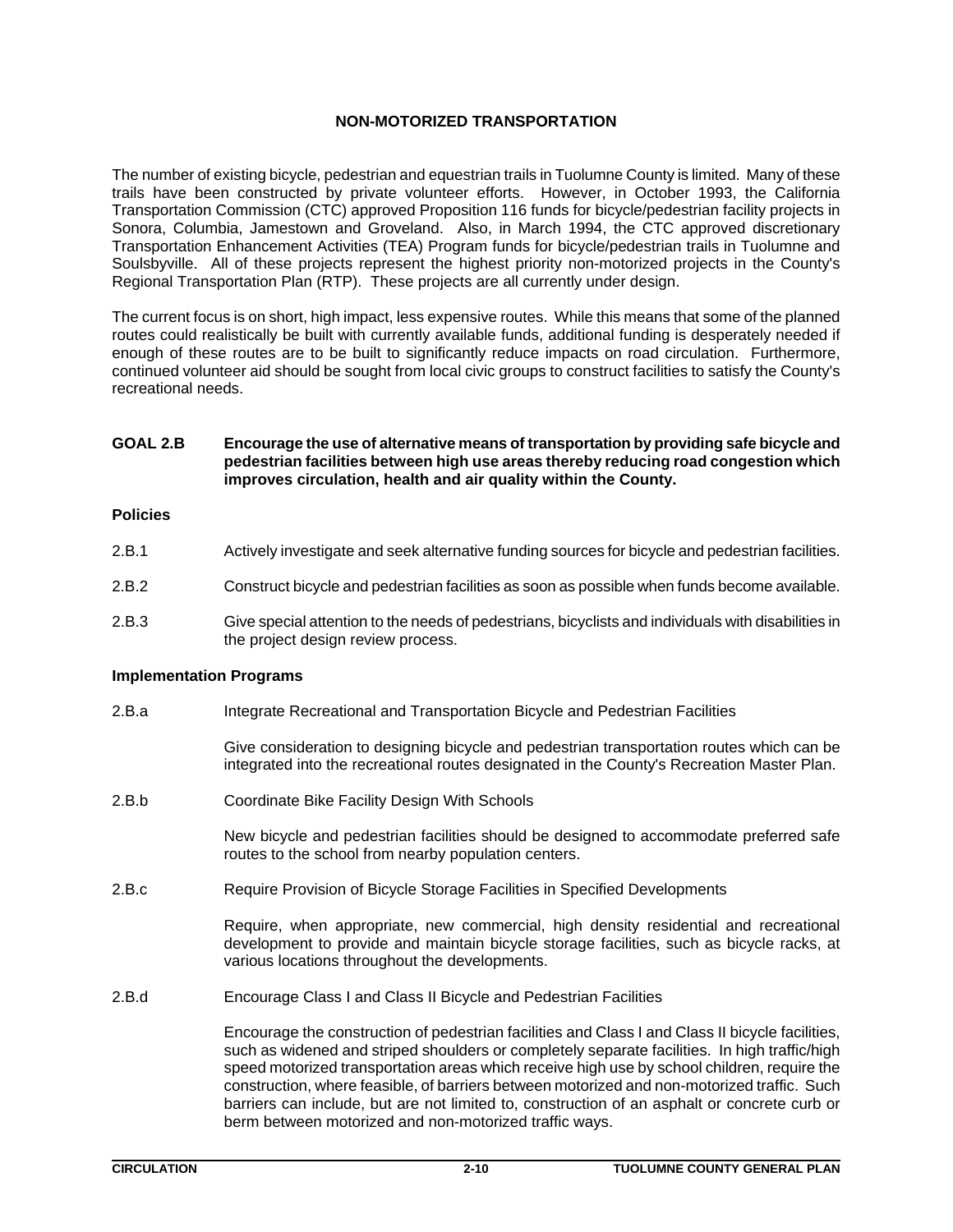2.B.e Support Provision of Bicycle and Pedestrian Facilities by the Private Sector

Support private efforts to construct bicycle and pedestrian facilities between high use areas.

2.B.f Require Bicycle and Pedestrian Route Plans

Require all new community plans to include, as part of their respective Circulation Elements, a bicycle and pedestrian routes plan.

2.B.g Require Contributions Towards Provisions of Bicycle and Pedestrian Facilities

Require, when appropriate and warranted, new development to contribute to, or construct, bicycle and pedestrian facilities. New development zoned R-1, R-2, R-3, C-O, C-1, C-2, C-K and M-U occurring within a two mile radius of a school, shopping center, life enrichment facility or work concentration area and located along a major or minor collector or arterial shall be targeted for providing bicycle and pedestrian facilities within the new development. If existing conditions prohibit development from constructing warranted facilities, such developments shall set aside sufficient room along the project frontage and pay in-lieu fees to construct bicycle and pedestrian facilities. For new residential subdivisions of five or more parcels, the provision of bicycle and pedestrian facilities or the payment of in-lieu fees may be credited toward the recreational facilities requirements for that type of development.

2.B.h Seek Dedication of Rights-of-Way for Future Bicycle and Pedestrian Facilities

Require, where appropriate and warranted, dedication of right-of-way for and/or construction of bicycle and pedestrian facilities along routes identified in the priority and non-priority lists contained in Tables 1 and 2 of the Non-Motorized Element of the County of Tuolumne Regional Transportation Plan.

2.B.i Establish Thresholds for Requiring Widened Shoulders for Pedestrians

Require in rural areas, where appropriate, development in the RE-1 zoning district to provide and stripe minimum four-foot wide shoulders to accommodate pedestrians unless average lot sizes are greater than two acres.

2.B.j Designate Local Transportation Funds for Bicycle and Pedestrian Facilities

Continue to set aside two percent (2%) of all new apportionments of Local Transportation Fund (LTF) dollars to fund bicycle and pedestrian facility projects listed in the Regional Transportation Plan or Recreation Master Plan.

2.B.k Explore Funding Sources

Continue to explore new funding sources for construction and maintenance of bicycle and pedestrian facilities.

**Responsibility for Programs:** Administration of the Implementation Programs listed in this section is the shared responsibility of the Board of Supervisors and Community Resources Agency with the Community Resources Agency serving as the primary administrator.

**Funding Sources:** Administration of the Implementation Programs listed herein will be funded through the County's General Fund and Road Fund.

**Time Frame for Implementation:** All programs are ongoing.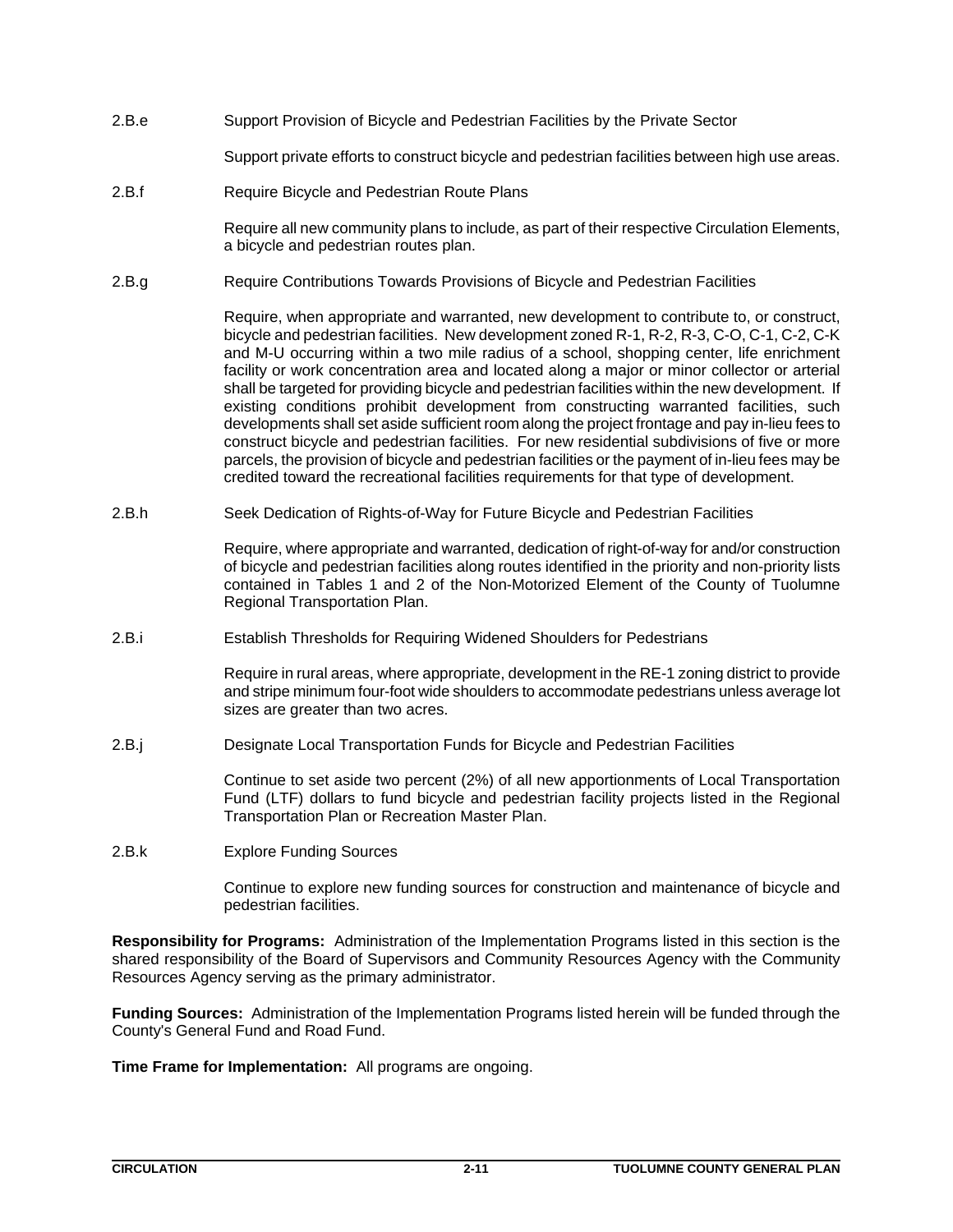## **PUBLIC TRANSPORTATION**

Public transportation, referred to as transit, has helped foster traditional community values in Tuolumne County. Transit effectively promotes economic development, enables work, instead of welfare, and helps build a sense of community. The transit needs of persons in Tuolumne County are met primarily through a cooperative effort of social service organizations, private enterprise, volunteers and the County-s public transit system. This combined effort allows transit dependent persons, such as senior citizens, persons with disabilities, youths and persons of limited means to patronize local businesses, contribute to community activities, participate in recreational activities and access health/public services. Perhaps most importantly, public transportation provides an important link between public assistance and eventual self reliance by providing access to educational and employment opportunities.

It is very important, especially in non-urban areas, for a transit system to be very clear about its mission and which markets its aims to serve. Generally, users of public transportation tend to fall into one of two categories: a) people who have automobiles available but use the system by choice (choice riders), and b) people who use the system because they really have no alternative (transit dependent riders). Existing transportation services have met the reasonable needs of transit dependent persons. Efforts by both private and public services to serve choice riders have repeatedly failed to meet expectations. Quite simply, the disincentives that encourage the choice rider to use transit instead of driving that are prevalent in urban areas, such as heavy congestion, long commutes, poor air quality and expensive/limited parking, do not exist in Tuolumne County. However, as the County continues to grow, there will be a corresponding need for public transportation services.

## **GOAL 2.C Provide safe, effective and efficient transportation service which meets the reasonable needs of transit dependent senior citizens and residents within Tuolumne County.**

#### **Policies**

- 2.C.1 Support the development of all area public and social service transportation systems as outlined in the Tuolumne County Transit Development Plan (TDP).
- 2.C.2 Encourage eligible claimants in Tuolumne County to maximize the use of Federal and State funds for public transportation purposes.
- 2.C.3 Promote coordination among all public and social service transportation operations to provide the highest level of efficiency and cost-effectiveness possible.
- 2.C.4 Strive to meet the needs of the transportation disadvantaged, including youths, elderly, persons with disabilities and the economically disadvantaged. Secondarily, transit services should strive to accommodate choice riders.
- 2.C.5 Pursue public input into the operation of social service transportation systems as received via rider surveys, the Transit Productivity Advisory Committee and comments made during the annual unmet transit needs hearing.
- 2.C.6 Encourage increased marketing of all existing transportation in Tuolumne County.
- 2.C.7 Maintain compliance with the Americans with Disabilities Act.
- 2.C.8 Encourage a continuous and interconnected pedestrian friendly system of paths that lead to transit stops.
- 2.C.9 Encourage building site designs that cater to transit riders, pedestrians and cyclists, as well as those arriving by car.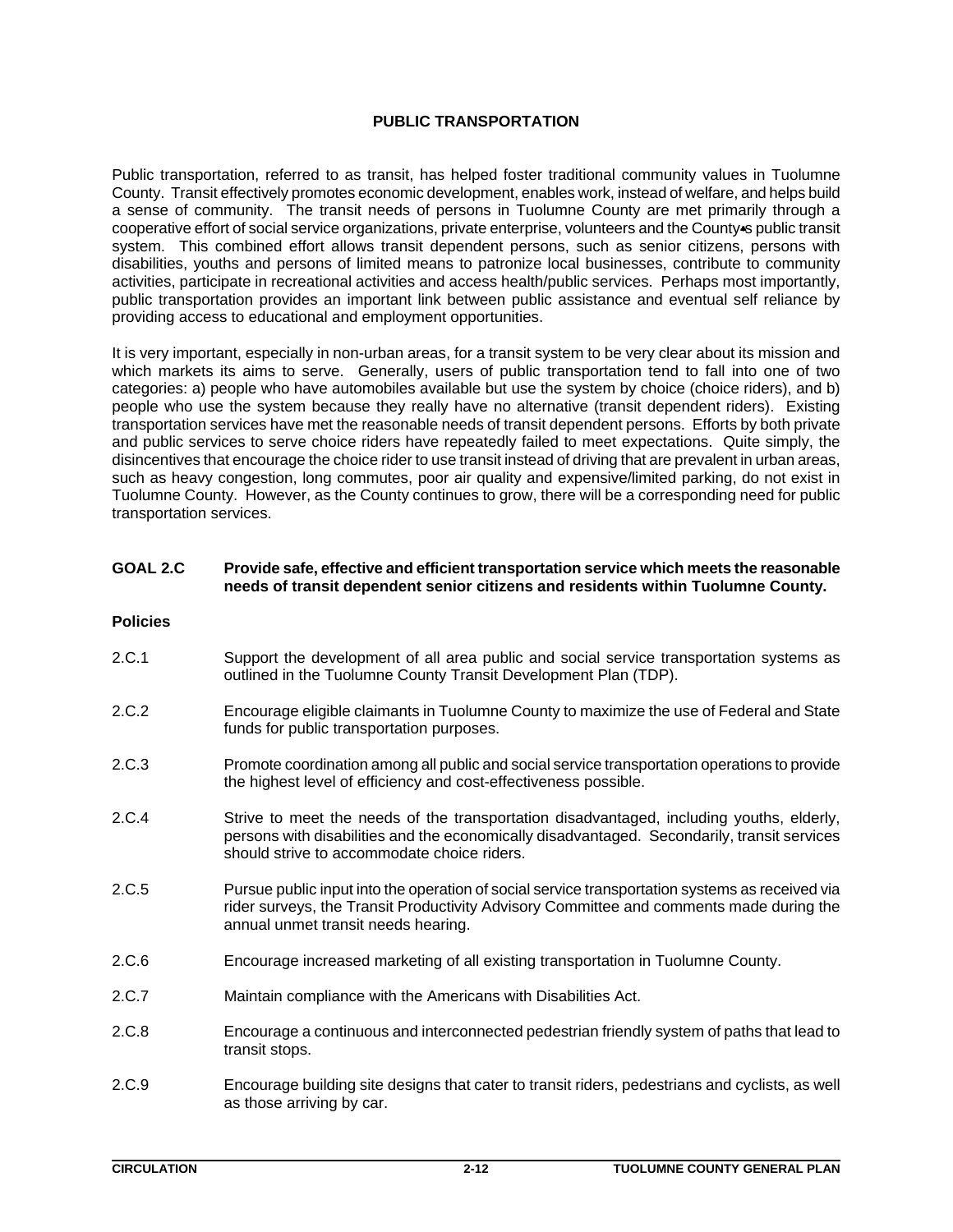- 2.C.10 Encourage a mixture of high density land uses in proximity to transit stops.
- 2.C.11 Support street designs that are accommodating to pedestrians and transit.
- 2.C.12 Support integration of transit into the community.

## **Implementation Programs**

2.C.a Direct Transit Services to Destination Points

Strive to direct transit services to major commercial destinations and activity centers.

2.C.b Establish Service Standards

Strive to establish 60 to 90 minute service frequency in the Sonora area, 120 to 180 minute service frequency on inter-city routes that service Sierra Village and Tuolumne and life line services to remote communities, such as Groveland.

2.C.c Provide Demand-responsive Services

Provide flexible and reliable demand-responsive services to paratransit patron by striving to limit dial-a-ride trip turn downs to one per day and limiting subscription dial-a-ride to 50% of hourly capacity.

2.C.d Encourage Urban Density Development Near Transit Facilities

Encourage, where appropriate, the following housing densities: 6 units per acre within 3/4 mile of an existing transit corridor and 12 units per acre within 2 mile of existing transit corridors.

2.C.e Monitor Transit Program Efficiency

Monitor the efficiency of the transit program and maintain compliance with established standards on a continual basis.

2.C.f Cooperate with Public Agencies and Private Business in Seeking Funds for Transit Programs

Cooperate with public transportation providers, the Tuolumne County Transit Authority, State and Federal Governments and private business to fund transportation services.

2.C.g Implement Transit Development Plan

Implement the Tuolumne County Transit Development Plan.

2.C.h Adopt a Transit Marketing Plan

Adopt, on an annual basis, a creative marketing plan that provides user friendly route schedules and service brochures, cultivates media contacts and makes special efforts to promote service to target markets.

2.C.i Coordinate Transit System Development with Land Use Planning

Coordinate transit system development with community planning and development efforts by implementing the following land use policies:

1. Encourage new facilities which may have public transit impacts to locate in current service areas, with pedestrian access to current bus stops.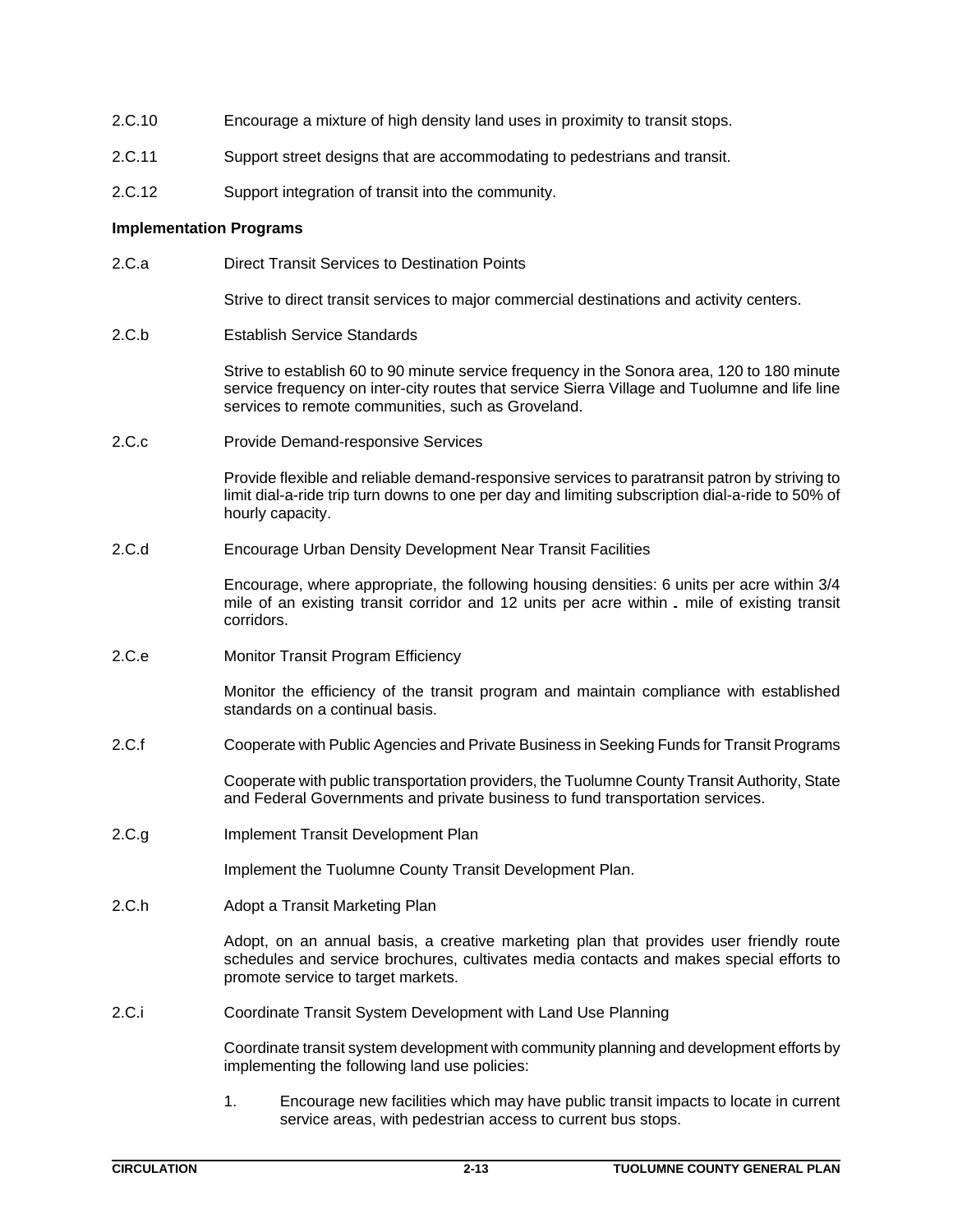- 2. Encourage any new large developments, such as urban density subdivisions, multifamily housing complexes, commercial centers or business parks, to provide amenities, such as shelters and benches, for transit users.
- 3. Discourage low income/senior/disabled housing projects more than 3/4 mile from existing service corridors. Consider charging new projects outside service areas, which create additional transit service needs, the incremental cost of new service as a disincentive to locating in such areas.
- 2.C.j Determine Need for Transportation Demand Management Programs

Work with Caltrans and other agencies to determine the need for Transportation Demand Management Programs, such as park and ride facilities, transit incentives and telecommute centers.

2.C.k Establish Design Standards Within Transit Corridors

Prepare and adopt land use and design standards for areas within designated transit corridors consistent with the policies and standards in this policy document.

2.C.l Support Recreational Opportunity Expansion Through the Transit Program

Support reasonable efforts to expand recreational opportunities with transit services.

**Responsibility for Programs:** Administration of the Implementation Programs listed in this section is the shared responsibility of the Board of Supervisors and Community Resources Agency with the Community Resources Agency serving as the primary administrator.

**Funding Sources:** Administration of the Implementation Programs listed herein will be funded through the County's General Fund and Road Fund.

**Time Frame for Implementation:** Implementation of the programs listed in this section is ongoing.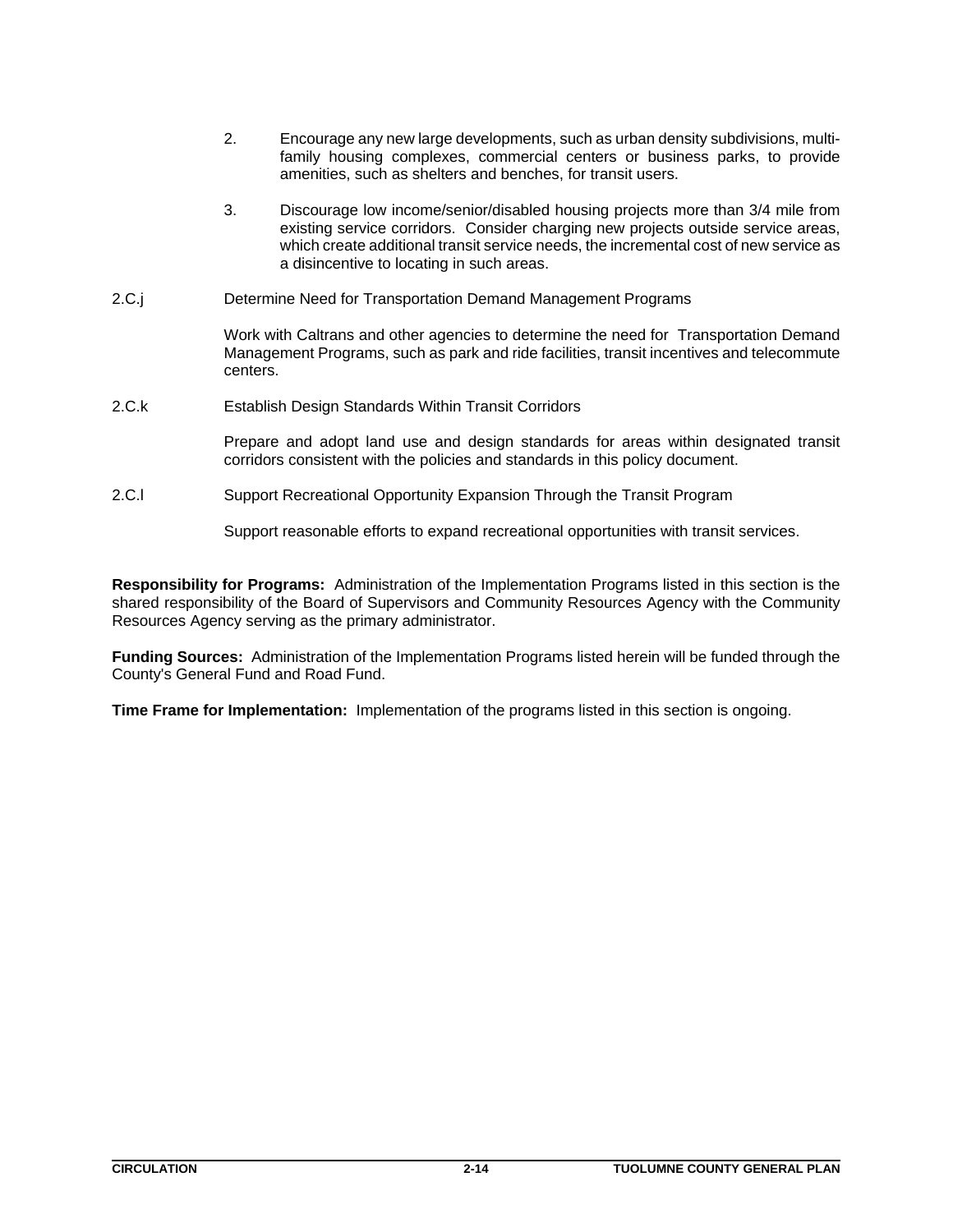## *RAIL* **RAIL**

Tuolumne County is served by the Sierra Railroad which operates between Oakdale, in Stanislaus County, and Standard, in Tuolumne County. Connections are made with both the Southern Pacific and the Santa Fee Railroads in Oakdale. The Sierra Railroad includes 49 miles of track and has been in operation since 1897.

The Sierra Railroad is vital to the local economy. The railroad not only provides local industry with access to distant markets, but also provides historic rail excursions and scenic cinemographic opportunities for the film industry.

Located along the Sierra Railroad in Jamestown is Railtown 1897 State Historic Park, which includes a functional roundhouse, several steam engines and an inventory of vintage passenger and freight cars. In recent years, Railtown 1897 excursion train ridership has dwindled to just over 40,000 passengers per year. Annually, 3 or 4 television/movie productions are filmed on the Sierra Railroad, infusing several million dollars each year to the local economy.

Despite the importance of the Sierra Railroad, the condition of trackage has been in decline since 1980, when freight usage significantly decreased. Because of the poor physical condition of Sierra Railroad's trackage, about one-half of the trackage is restricted to a maximum authorized speed of 15 miles per hour (MPH), onethird is restricted to 20 MPH and one-sixth to 10 MPH. Modern high capacity freight cars are not able to access lumber mills and passenger train excursions have been curtailed, limiting access to the film set near Yosemite Junction and Sonora, for safety reasons.

## **GOAL 2.D. Support and encourage the revitalization of the Sierra Railroad.**

## **Policies**

- 2.D.1 Support and encourage State and Federal grant applications aimed at the upgrading and rehabilitation of Sierra Railroad trackage.
- 2.D.2 Support the revival of passenger, excursion and film train operations on the Sierra Railroad to the extent that such operations themselves can be proven cost-effective and do not conflict with freight operations on the Railroad.
- 2.D.3 Support the intermodal linkage of truck on rail as a technique of reducing truck AADT (Annual Average Daily Trips) on highway corridors.
- 2.D.4 Encourage the use of rail as the preferred method to move high load tonnage commodities.
- 2.D.5 Develop through cooperation with all agencies involved, a railroad system that provides for the convenient and reliable movement of freight.

## **Implementation Programs**

2.D.a Assist in Seeking State and Federal Funding

Work with the owners of the Sierra Railroad to apply to the State and Federal Government for funding to rehabilitate Sierra Railroad.

2.D.b Encourage Compatible Development

Encourage industrial and recreation land uses along the Sierra Railroad that may increase rail operations and which will not detract from use of the Railroad by the filming industry. 2.D.c Support Increasing Charges to Mitigate Truck Traffic Impacts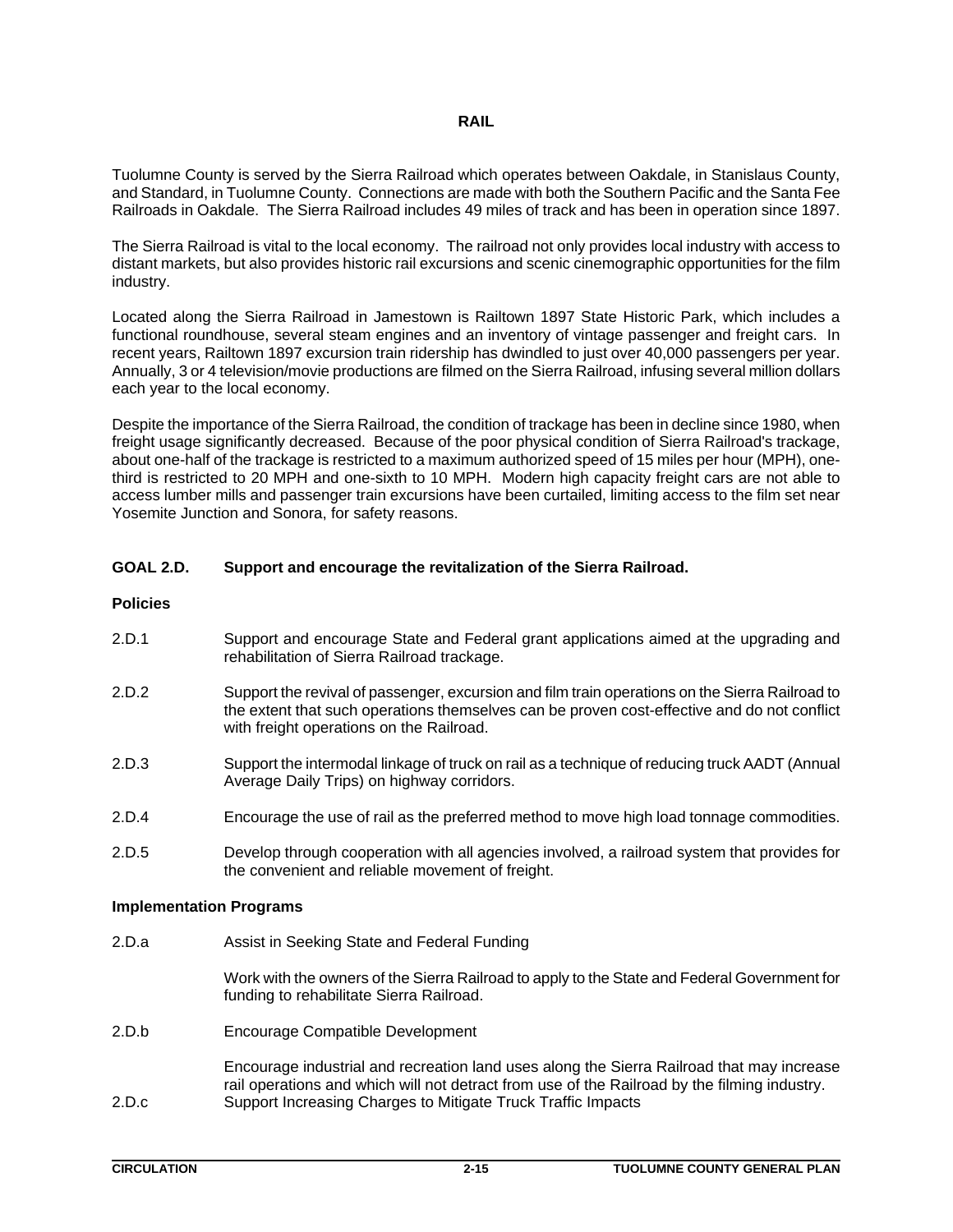Support State and Federal efforts to levy higher user charges for mitigating truck traffic impacts.

**Responsibility for Programs:** Administration of the Implementation Programs listed in this section is the shared responsibility of the Board of Supervisors and Community Resources Agency with the Community Resources Agency serving as the primary administrator.

**Funding Sources:** Administration of the Implementation Programs listed herein will be funded through the County's General Fund, State Planning Assistance Funds and Local Transportation Funds.

**Time Frame for Implementation:** Implementation of the programs listed in this section is ongoing.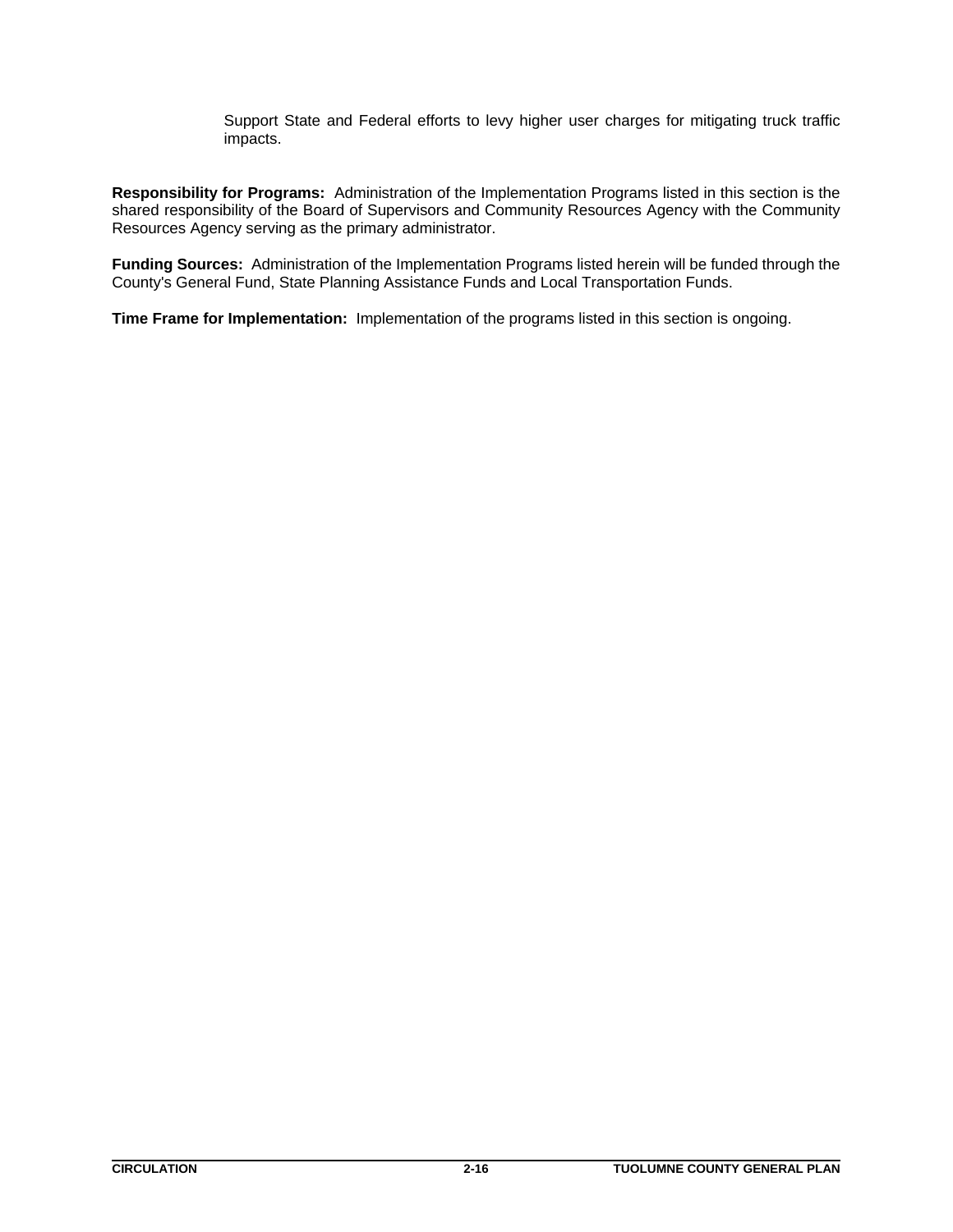## **AVIATION**

General aviation needs in Tuolumne County are met by two County owned and operated airports; the Columbia Airport, located near the town of Columbia, and the Pine Mountain Lake Airport, located near the town of Groveland. In 1994, Columbia Airport had 85 tie downs and 75 hangar spaces for based aircraft and 49 tie-downs for transient aircraft. Total annual operations (takeoffs and landings) at the Airport are estimated at 41,000 according to the Columbia Airport Master Plan. Pine Mountain Lake Airport has 54 tiedowns and 5 hangars for based aircraft and 9 tiedowns for transient aircraft. Total annual operations are estimated at 20,000 by the Tuolumne County Airports Director.

During the fire season, the Columbia Airport is host to the California Department of Forestry and Fire Protection Columbia Air Attack Base. During wildland fire emergencies, the Pine Mountain Lake Airport often serves as a staging area for helicopter operations, though the runway is too short to accommodate air tankers. Both airports also serve as staging areas for medical evacuations and search and rescue operations.

The Columbia Airport has been identified as a potential center for economic expansion within Tuolumne County in the Economic Development Strategy for the County of Tuolumne and the City of Sonora prepared in May, 1994. Use of this airport could, therefore, change significantly in the future.

Operation of the two airports is overseen by the Tuolumne County Airports Director. The Tuolumne County Airport Land Use Commission is charged with insuring that development in the vicinity is consistent with the continued safe operation of the airports. To guide them in their determinations, the Commission applies the policies contained in the Tuolumne County Airport Land Use Compatibility Plan, adopted on January 22, 2003, as it may be amended from time to time. [Resolution 78-09 adopted June 16, 2009]

Increased use of the airports and pressure to develop land surrounding them, makes it critical to establish policies which continue safe and functional operation of each airports.

## **GOAL 2.E Maintain the viability and future accessibility of the airports and promote the planned development of aviation facilities in order to meet the general aviation and emergency transportation needs within Tuolumne County.**

## **Policies**

- 2.E.1 Support the development of the Columbia and Pine Mountain Lake (PML) Airports in accordance with the Tuolumne County Airport Land Use Compatibility Plan, and existing and future Master Plans. [Resolution 78-09 adopted June 16, 2009]
- 2.E.2 Support the creation and/or expansion of sources of capital improvement funds for the Columbia and PML Airports.
- 2.E.3 Support the continued existence of an Airport Enterprise Fund for each Airport, and the dedication of all revenues generated from airport properties for use in funding airport operational and capital improvement costs.
- 2.E.4 Support the development of a plan aimed at creating a countywide system of emergency heliports.
- 2.E.5 Continue to support the operation of the Columbia and Pine Mountain Lake Airports.
- 2.E.6 Support existing levels of service and aviation opportunities available at the County airports.
- 2.E.7 Promote new compatible or aviation-related businesses at the Columbia Airport.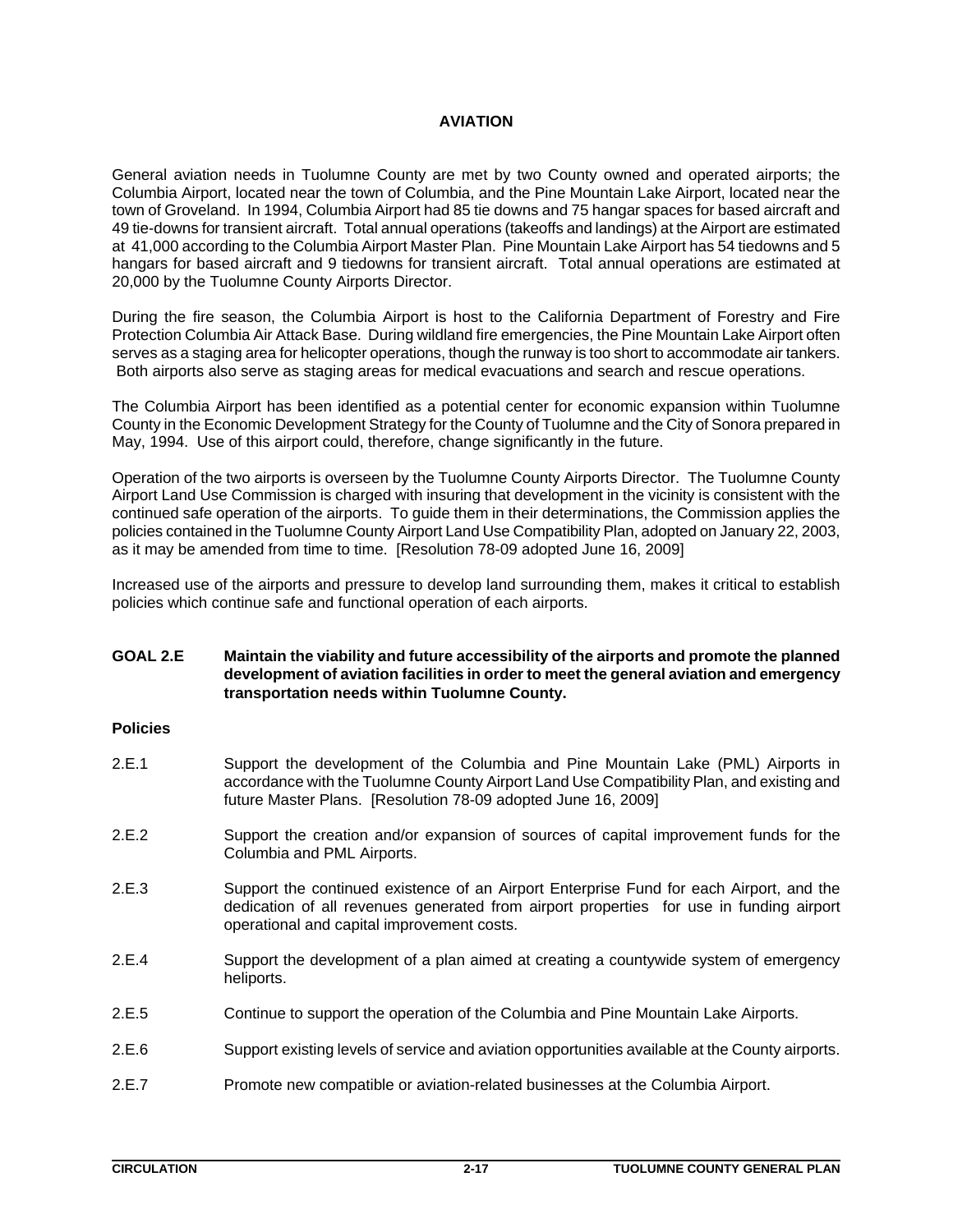## **Implementation Programs**

- 2.E.a Pursue Funds for Maintenance and Improvements
	- Continue to pursue funds for maintenance and capital improvement projects for both Airports.
- 2.E.b Develop Plan for Emergency Heliports

Assist the Emergency Medical Services Agency in developing a workable plan which will create a county-wide system of emergency heliports. This will include the specific task of obtaining night lighting for the Bald Mountain, Buck Meadows and Moccasin heliports.

2.E.c Improve Instrument Approach at Columbia Airport

Seek to replace existing circling non-precision instrument approach with a stand alone, straight-in approach.

2.E.d Improve Service at Airports

Continue to strive to improve the service available at both Airports, while becoming financially more self-supporting.

2.E.e Continue Airport Operations

Support continued operations at the Columbia and Pine Mountain Lake Airports, and seek funding sources to perpetuate the County Airports Department as a viable resource for aviation in Tuolumne County.

2.E.f Maintain an Array of Air-related Service Businesses

Maintain an array of air-related service businesses, such as air charter, helicopter, pilot's training, maintenance, search and rescue, air ambulance and other aviation related businesses presently using the airports.

2.E.g Promote New Businesses at Columbia Airport

Develop presently vacant property at the Columbia Airport with industries or businesses that are aviation-related, aviation-dependent, or otherwise compatible with the future use of the Columbia Airport.

2.E.h Support the Retention of the CDF Air Attack Base

Promote the retention of the California Department of Forestry and Fire Protection (CDF) Air Attack Base at the Columbia Airport by accommodating CDF's operational needs at the airport and working with the local community to influence the State to keep the Air Attack Base at its current location.

#### **GOAL 2.F Maintain land use and development patterns in the vicinity of the County airports which are compatible with aircraft operations.**

## **Policies**

- 2.F.1 Plan for future airport operations, considering possible expansion of airport operations, services and the proximity of adjacent land uses.
- 2.F.2 Encourage development in the vicinity of County airports that would not cause land use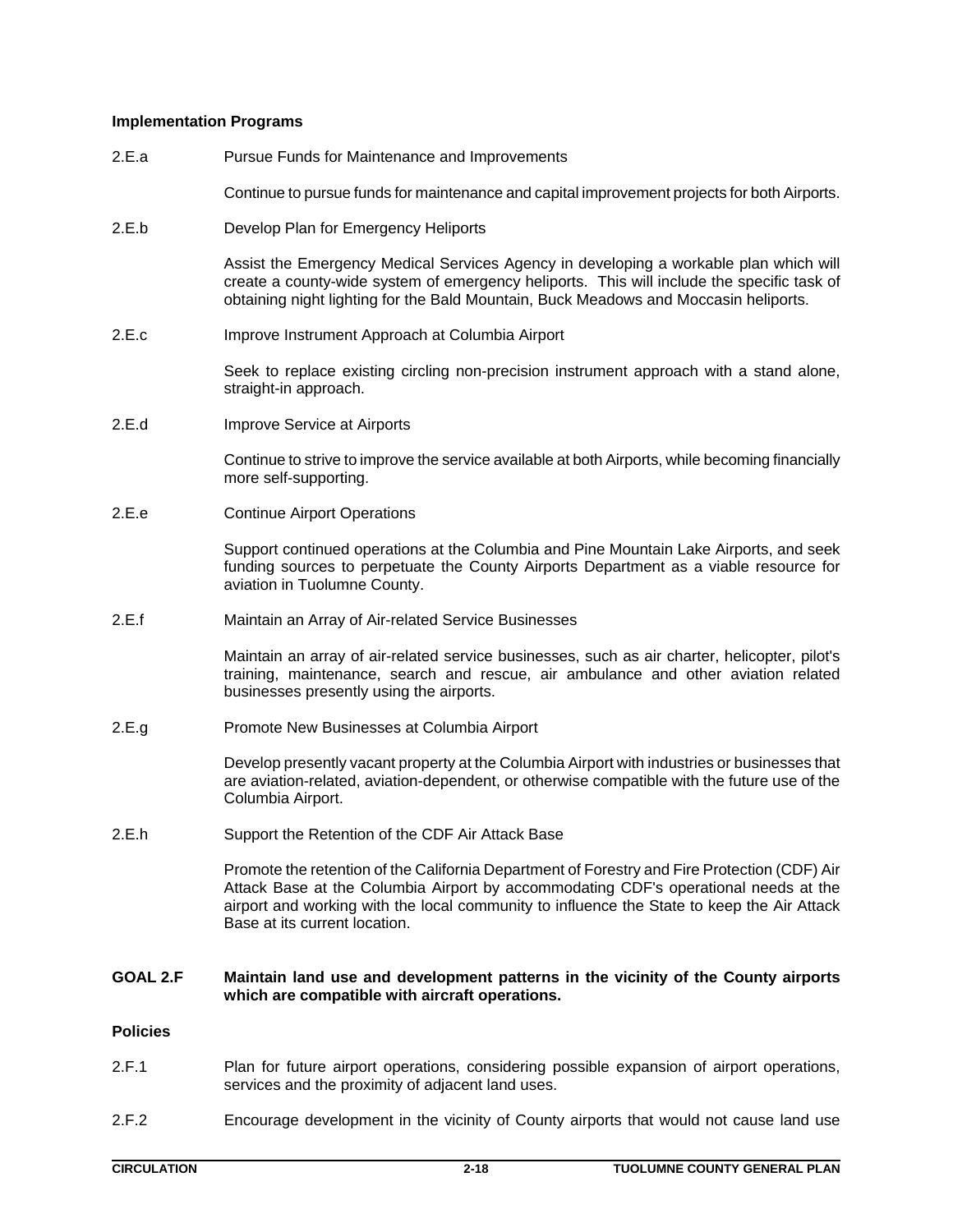conflicts, hazards to aviation or hazards to the public.

#### **Implementation Programs**

2.F.a Implement the Columbia Airport Master Plan

Implement the Columbia Airport Master Plan adopted March 25, 1997 in order to update operational and safety procedures, reflect State and Federal mandates, better utilize Airport property and recommend land use compatibility standards for land surrounding the Airport.

2.F.b Implement the Pine Mountain Lake Airport Master Plan

Implement the Pine Mountain Lake Airport Master Plan to guide the development of the Pine Mountain Lake Airport. The master plan should reflect desired operational and safety procedures, State and Federal mandates, and the internal needs of the airport.

2.F.c Implement and Update the Airport Land Use Compatibility Plan

Implement the Tuolumne County Airport Land Use Compatibility Plan, adopted on January 22, 2003, by amending the Tuolumne County General Plan, Tuolumne County Ordinance Code and other development regulations to bring them into conformity with that Plan and seek funding to allow the Airport Land Use Commission to update the Plan periodically to ensure that land use decisions affecting property in the vicinity of the County airports are consistent with the continued safe operation of the airports. [Resolution 78-09 adopted June 16, 2009]

2.F.d Master Plan Future County Airports

Require future County-owned, public-use airport facilities and surrounding land use zones to be master planned prior to operation in order to establish safe operation of the airport.

2.F.e Review Proposed Land Use Changes and Development Applications

Review General Plan Amendments, Zone Changes, and development applications within the referral area of a County airport for consistency with the Airport Land Use Compatibility Plan in order to continue safe operation of the airports.

**Responsibility for Programs:** Administration of the Implementation Programs listed in this section is the shared responsibility of the Board of Supervisors, Airports Director, Airport Land Use Commission and Community Resources Agency with the Airports Director serving as the primary administrator.

**Funding Sources:** Administration of the Implementation Programs in this section will be funded through the County's General Fund, the Airport Enterprise Fund, and application fees for land development projects.

**Time Frame for Implementation:** All programs are ongoing.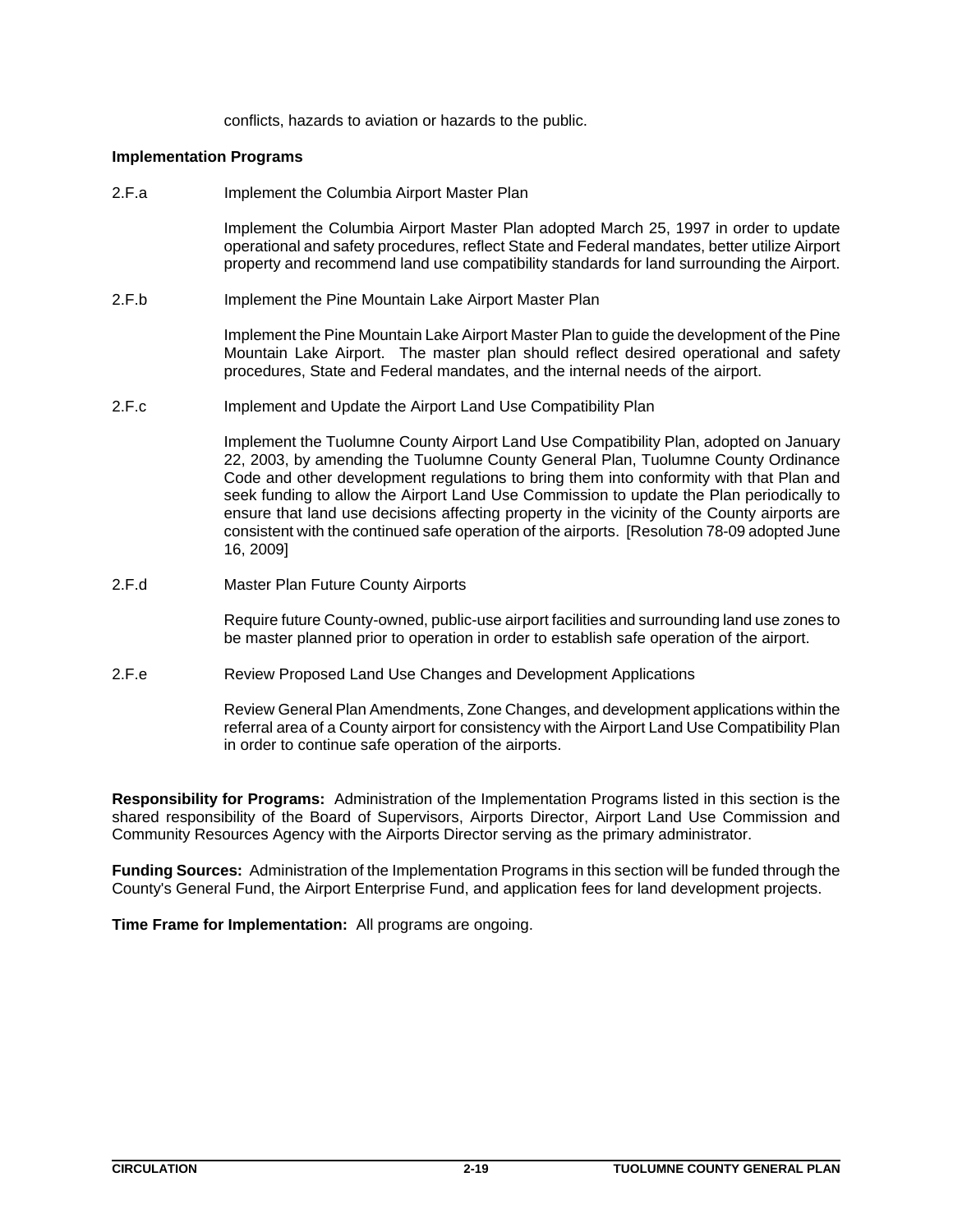## **APPENDIX 2.A**

## **TUOLUMNE COUNTY FUNCTIONAL SYSTEM OF ROADWAYS**

## **Rural Arterial**

The rural principal arterial system consists of a network of routes functioning primarily for the movement of through traffic, usually on continuous routes, with trip length and capacities suitable for substantial statewide or interstate travel. The State Department of Transportation is the agency responsible for improving and maintaining these routes.

\* State Highway 120

## **Rural Minor Arterial**

The rural minor arterial functions in conjunction with the principal major arterials to form a network providing high speed, high volume travel corridors for movement between traffic generators such as cities, large towns and resort areas and uninterrupted intercounty travel. Rural minor arterials are spaced consistent with population density to provide a relatively high level of service to all developed areas of the State. The State Department of Transportation is the agency responsible for improving and maintaining these routes.

- \* Mono Way
- \* La Grange Road (J 59)
- State Highway 49
- State Highway 108
- State Highway 132

## **Rural Collector**

Rural collector routes provide service between local roads and the arterial system and are primarily important for intracounty travel. These routes are subclassified as follows:

## **Major Collector**

These routes function as corridors for through traffic within local areas providing service to towns and other major traffic generators within the County which are not directly served by the arterial system. They also serve to link minor collectors and local access roads with nearby towns and communities or the arterial system.

- Algerine Road (Stent Cutoff to Jacksonville Road)
- Bonds Flat Road
- \* Ferretti Road
- **Greenley Road**
- Fifth Avenue North (State Highway 49 to Jamestown Road)
- Fir Drive (Mono Way to Sanguinetti Road)
- Hess Avenue (Mono Way to Phoenix Lake Road)
- Jacksonville Road (State Highway 120 to Stent Cutoff)
- Jamestown Road
- Lime Kiln Road (Campo Seco Road to State Highway 108)
- Longeway Road (Soulsbyville Road to South Fork Road)
- Merced Falls Road
- Mono Vista Road South
- O'Byrnes Ferry Road
- Parrotts Ferry Road
- Phoenix Lake Road
- Rawhide Road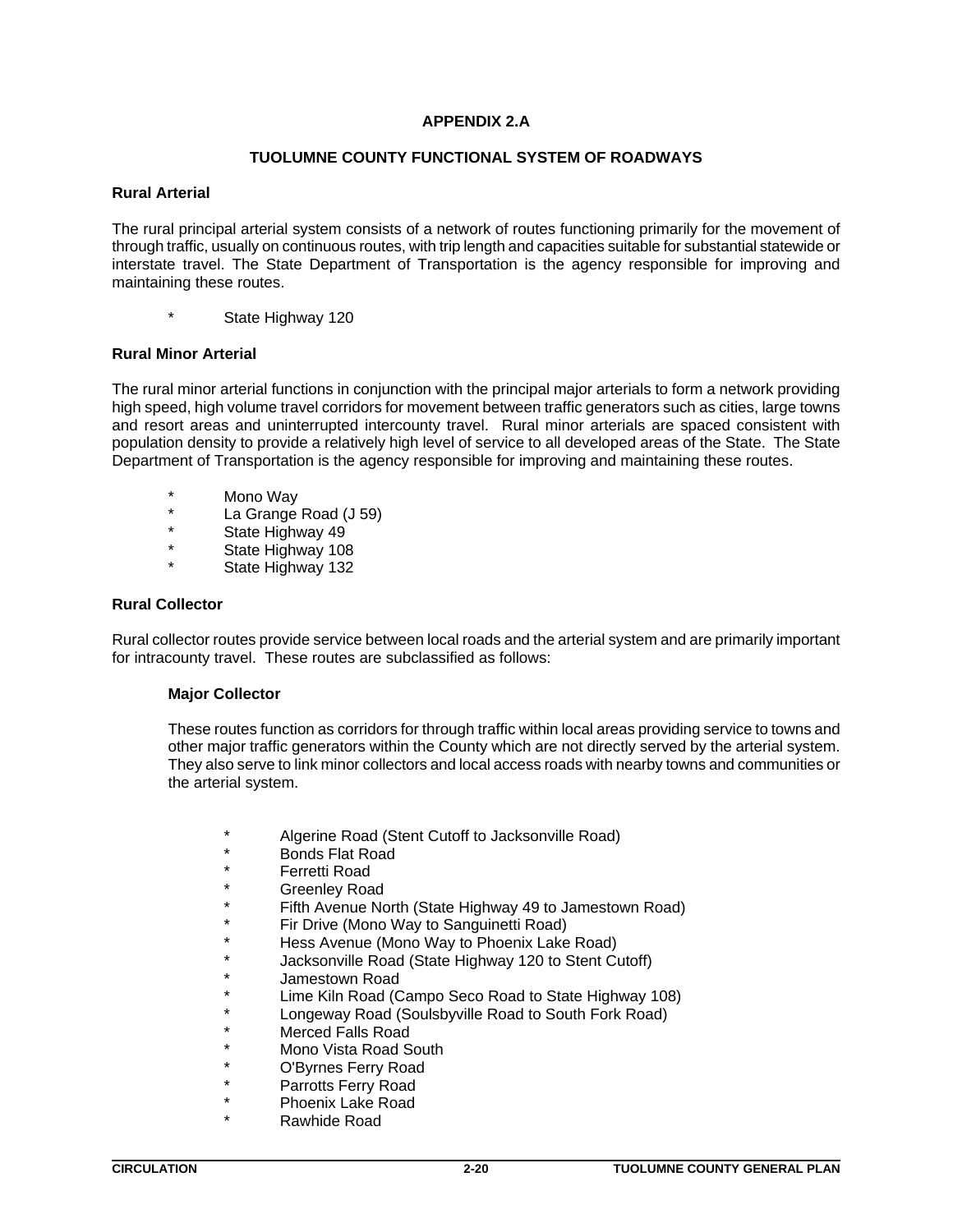- Sanguinetti Road
- Shaws Flat Road (Jamestown Road to Hwy. 49)
- \* Smith Station Road
- Soulsbyville Road
- Standard Road
- **Stent Cutoff**
- Tuolumne Road
- Tuolumne Road North
- **Twain Harte Drive** 
	- South Fork Road (Longeway Road to Middle Camp Road)

## **Minor Collector**

These routes generally serve lower density areas and, therefore, do not have the traffic volume that major collectors do. Minor roads often serve to funnel traffic from groups of local roads onto the major collectors and arterial routes. Minor collectors should be spaced to bring all developing areas of the County within reasonable distance of major collectors or arterial routes.

- Algerine Road (Stent Cutoff to Lime Kiln Road)
- Algerine/Wards Ferry Road
- \* Bay Avenue (Cherry Valley Blvd to Main Street, Tuolumne)
- Bear River Drive (Crestview Drive to Crystal Falls Drive)
- Bell Mooney Road
- Big Hill Road
- Black Oak Road (Tuolumne Road to Soulsbyville Road)
- Buchanan Road (Carter Street to Stanislaus National Forest Boundary)
- Cabezut Road (Greenly Road to Cabezut Court)
- Campo Seco Road
- Carter Street
- Cherokee Road (Tuolumne Road to Tuolumne Road North)
- Cherry Valley Blvd (Tuolumne Road to Bay Avenue)
- \* Creekside Drive (Phoenix Lake Road to Crestview Drive)
- Crestview Drive (Bear River Drive to Creekside Drive)
- Crestview Drive (Ridgewood Drive to North Sunshine Road)
- Crystal Falls Drive (Longeway Road to Bear River Drive)
- Dodge Ridge Road
- Draper Mine Road
- **East Avenue**
- Fifth Avenue (Jamestown)
- Fuller Road (Little Fuller Road to Joaquin Gully Road)
- Hess Avenue (Mono Way to Tuolumne Road)
- Hunts Road (Longeway Road to Twain Harte Drive)
- Jackson Street (Bigler Street to Parrotts Ferry Road)
- Jacobs Road
- Joaquin Gully Road
- Kewin Mill Road
- Lambert Lake Road
- Lime Kiln Road (Campo Seco Road to Algerine Road)
- Little Fuller Road (South Fork Road to Fuller Road)
- Longeway Road (South Fork Road to Kewin Mill Road)
- Lyons Bald Mountain Road
- Main Street, Jamestown
- Main Street, Tuolumne (Bay Avenue to Maple Avenue)
- Middle Camp/Sugar Pine Road
- North Sunshine Road
	- Old Priest Grade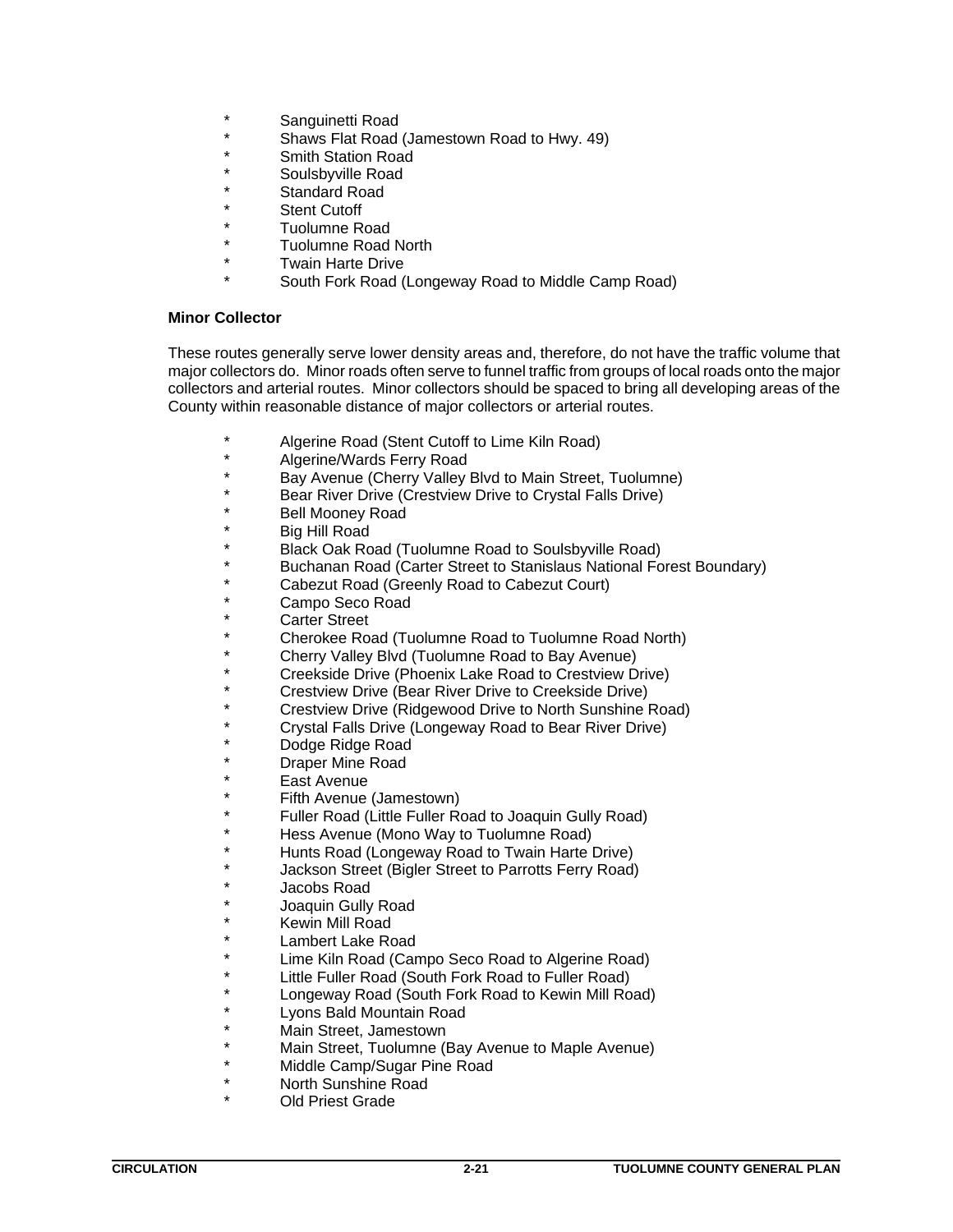- \* Old Wards Ferry Road (State Highway 108 overpass to Jacobs Road)<br>\* Pinecrest Lake Road (State Highway 108 to Pinecrest Lake)
- \* Pinecrest Lake Road (State Highway 108 to Pinecrest Lake)
- \* Priest Coulterville Road
- \* Racetrack Road (Jamestown Road to East Bay Meadow Drive)
- Red Hill Road
- \* Ridgewood Road
- Sawmill Flat Road
- \* Seco Street<br>\* Shows Flot I
- \* Shaws Flat Road (Springfield Road to State Highway 49)
- \* Shaws Flat Road (Jamestown Road to East Keeley Drive)
- \* Sierra Avenue<br>\* Seringfield Bee
- \* Springfield Road (Parrotts Ferry Road to Shaws Flat Road)
- \* Twist Road
- Wards Ferry Road (Algerine/Wards Ferry Road to Tuolumne Road)
- Woodhams Carne Road (Yosemite Road to Tuolumne Road)
- \* Yankee Hill Road (Sawmill Flat Road to Bigler Street)
	- Yosemite Road

## **Rural Local Road**

The rural local road system primarily provides direct access to residential property and other areas which are not directly served by the collector or arterial system. Local roads make up a major portion of the County Road System, accounting for approximately 403 miles.

Local roads are all those County roads not classified under the Arterial or Collector categories.

## **Scenic Routes**

A scenic route is one which traverses an area of outstanding scenic quality. The following three roadways are locally designated scenic routes in Tuolumne County:

| <b>SCENIC ROUTES</b>    |                                                                                                                                                                                                                                                                                                                                                                                                                      |  |
|-------------------------|----------------------------------------------------------------------------------------------------------------------------------------------------------------------------------------------------------------------------------------------------------------------------------------------------------------------------------------------------------------------------------------------------------------------|--|
| Route                   | <b>Description</b>                                                                                                                                                                                                                                                                                                                                                                                                   |  |
| State Highway Route 49  | This route traverses the western foothills and Mother Lode and connects<br>many historical sites and towns. This highway shall be designated as a<br>Scenic Route from the Mariposa County line to Route 120 near Moccasin<br>Creek and from Route 120 at Chinese Camp to the Calaveras County line,<br>exclusive of the City of Sonora. This highway is included in the "Master<br>Plan for State Scenic Highways". |  |
| State Highway Route 108 | The Sonora Pass Highway, from Route 49 easterly into Mono County. This,<br>like State Route 49 described above, gives access and exposure to<br>spectacular mountain country. This route is also on the State Scenic<br>Highways Master Plan.                                                                                                                                                                        |  |
| State Highway Route 120 | From Route 49 near Chinese Camp easterly to Route 49 near Moccasin<br>Creek. This route is also in the "Master Plan for State Scenic Highways".                                                                                                                                                                                                                                                                      |  |

## **Urban Streets**

The following roadways within Tuolumne County will be analyzed as Urban Streets with Urban LOS thresholds for operations and capacity analyses. Urban Streets are categorized into the following classifications for operations analyses.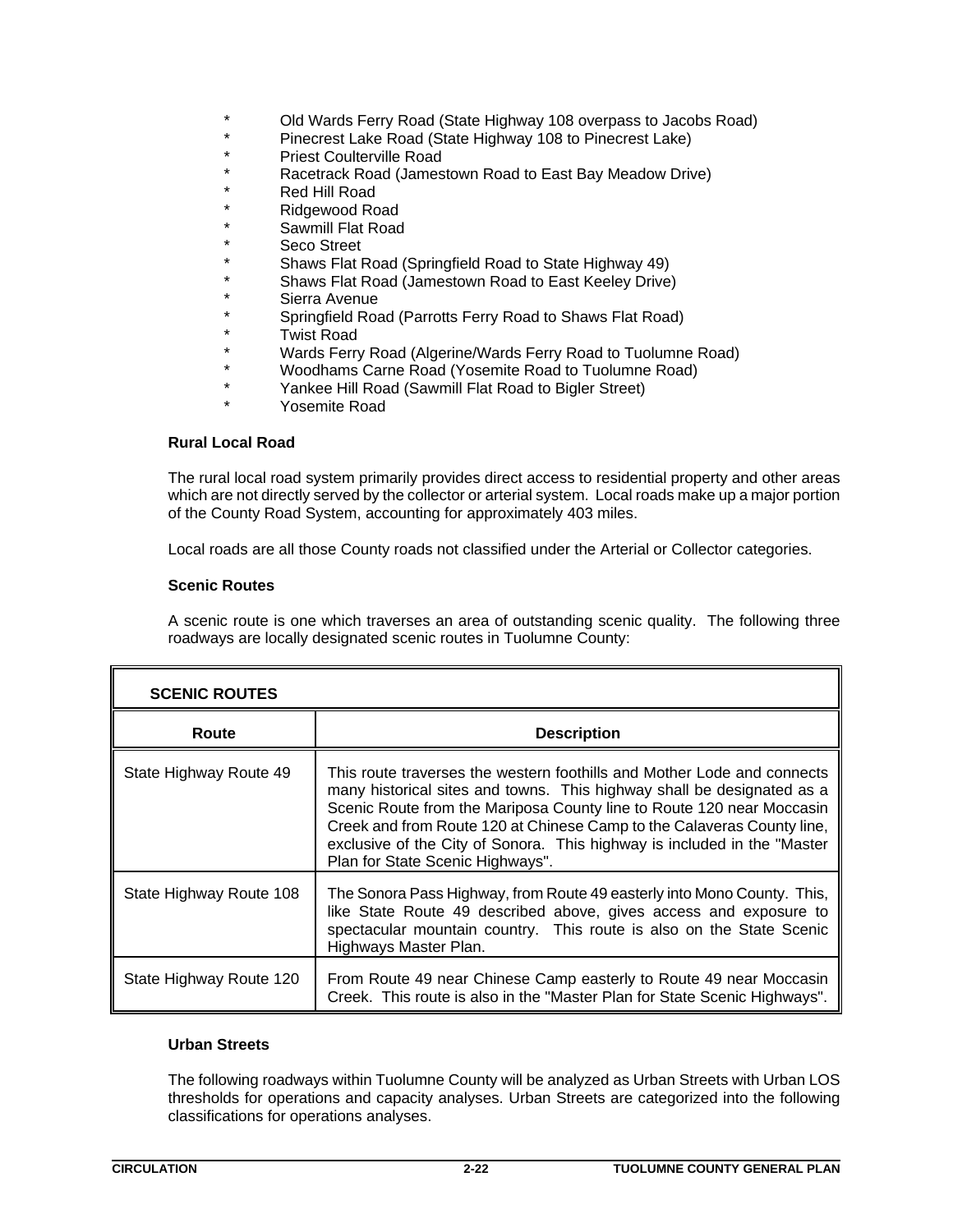- 2-Lane Freeway
- \* 2-Lane Freeway plus Auxiliary Lane
- \* 3-Lane Freeway
- \* 3-Lane Freeway plus Auxiliary Lane
- \* 4-Lane Divided Arterial (with left-turn lane)
- \* 4-Lane Undivided Arterial (no left-turn lane)
- 2-Lane Divided Arterial (with left-turn lane)
- 2-Lane Undivided Arterial (no left-turn lane)

The following roadways will be analyzed with Urban LOS thresholds:

- \* Greenley Road (including the future Greenley Road extension)
- \* Jamestown Road (State Highway 49 to State Highway 108)
- \* Lime Kiln Road (State Highway 108 to Campo Seco Road)
- \* Mono Way<br>\* Old Wards
- \* Old Wards Ferry Road (Sanguinetti Road to Sullivan Creek)
- \* Parrotts Ferry Road (State Highway 49 to North Airport Road)
- \* Standard Road
- \* State Highway 49 (Chicken Ranch Road to Shaws Flat Road)
- \* State Highway 120 (Deer Flat Road to Ferretti Road)
- \* Tuolumne Road (Mono Way to future Peaceful Oak Road)
- Twain Harte Drive

In addition to the above roads, all streets within one mile of a traffic signal/stop control and/or having eight (8) or more access points per mile shall be considered an Urban Street.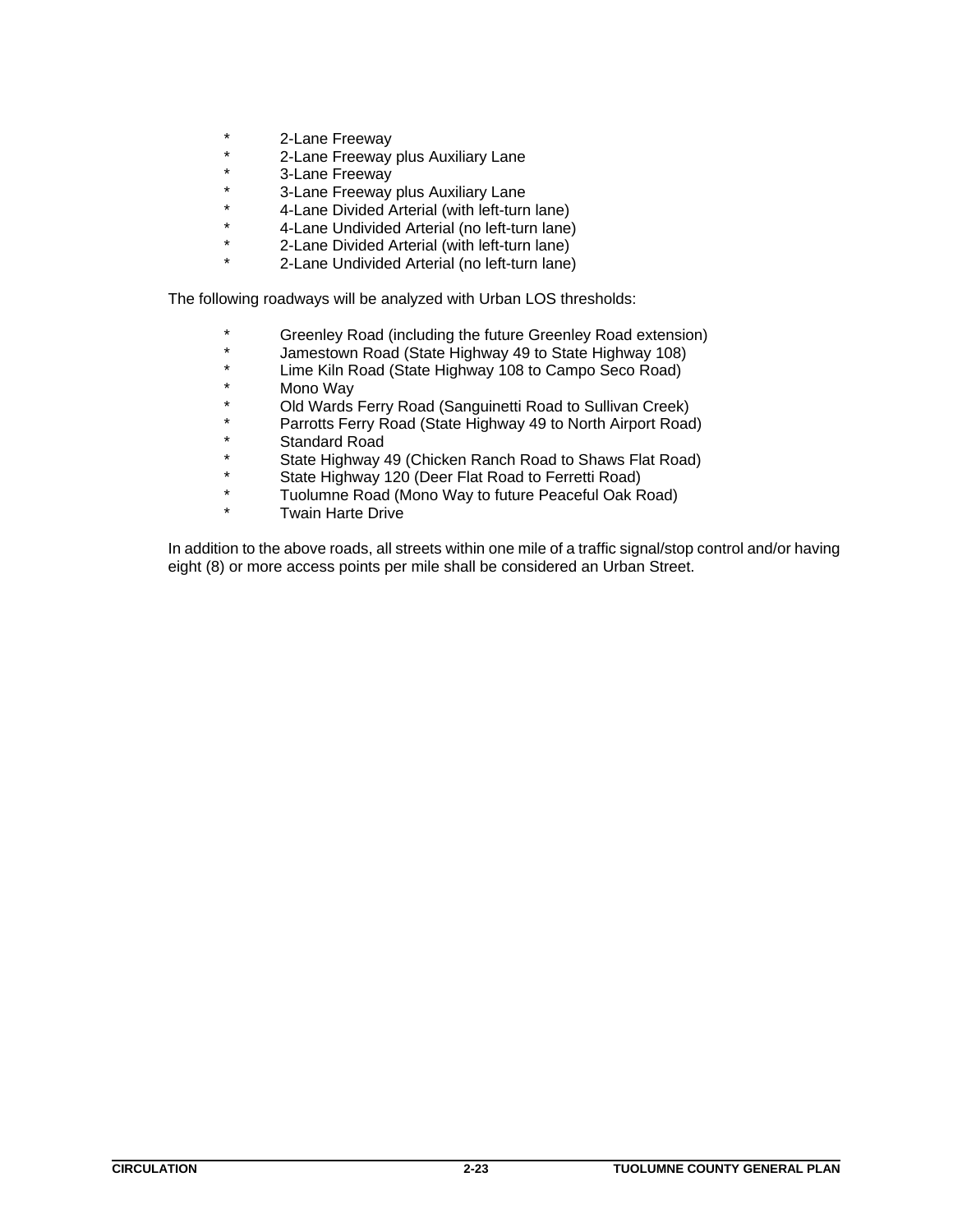# **Figure 2.A.1**

## **Typical Cross-Sections**

The cross-sections below are typical illustrations of minimum road improvements required. However, additional right-of-way or paved sections may be required to accommodate additional travel lanes, drainage, utilities or grading.



\* When appropriate additional roadway width may be required to accommodate auxiliary turn lanes.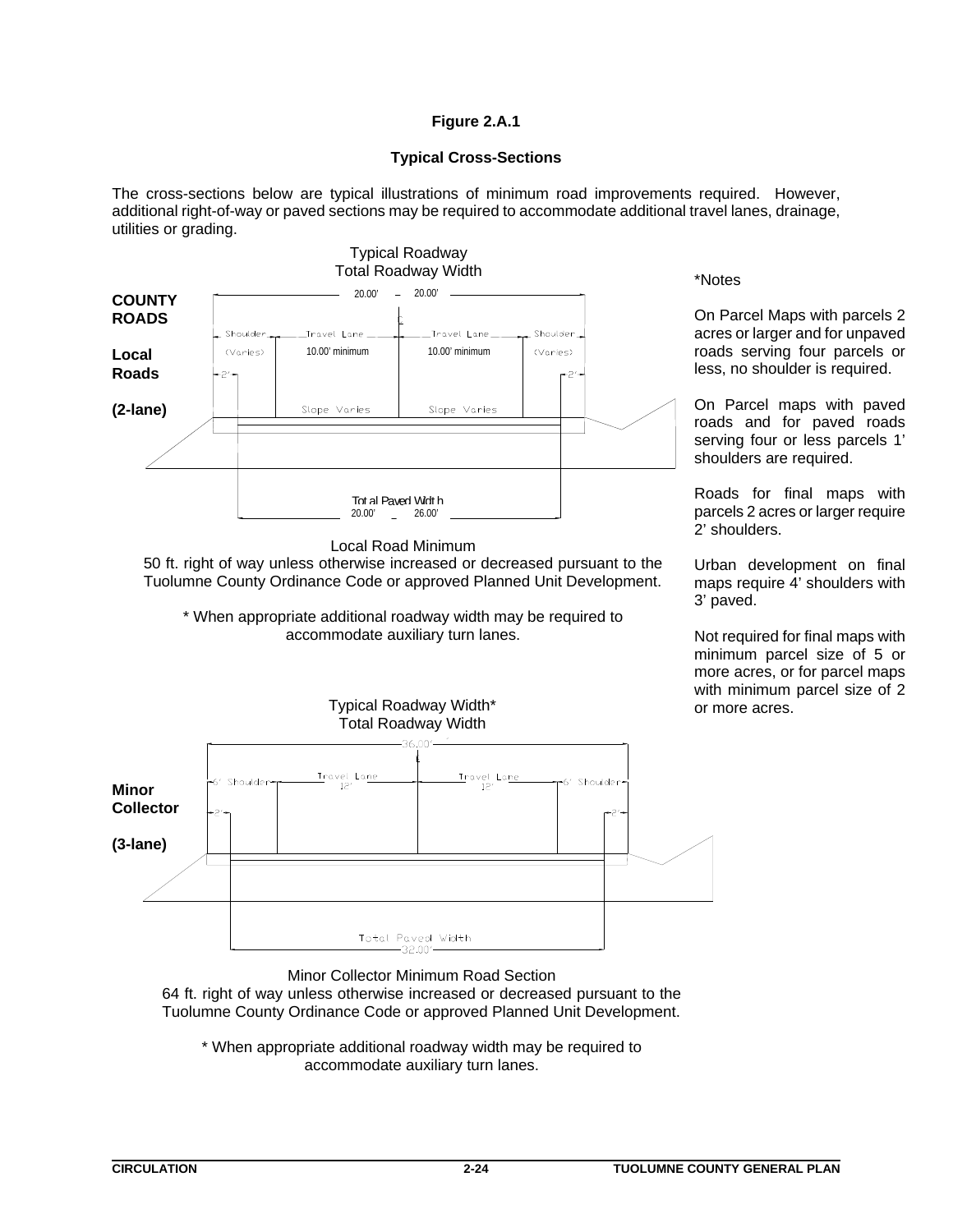

Major Collector Minimum Road Section 80 ft way unless otherwise increased or decreased parsual. Tuolumne County Ordinance Code or approved Planned Unit Development. 80 ft. right of way unless otherwise increased or decreased pursuant to the

\* When appropriate additional roadway width may be required to .<br>modate auviliary turn la accommodate auxiliary turn lanes.

auxilary t urn lanes.

# **STATE HIGHWAYS**

# **Rural Expressways**



166 ft. right of way unless otherwise increased or deceased 166 ft. right of way unless otherwise increased or decreased pursuant to the Tuolumne County Ordinance Public right of way amoso officially biological or activities in the Tuolumne Code or approved Planned Unit Development. Ordinance code or approved Development Agreement.

\* When appropriate additional roadway width may be required to accommodate auxiliary turn lanes.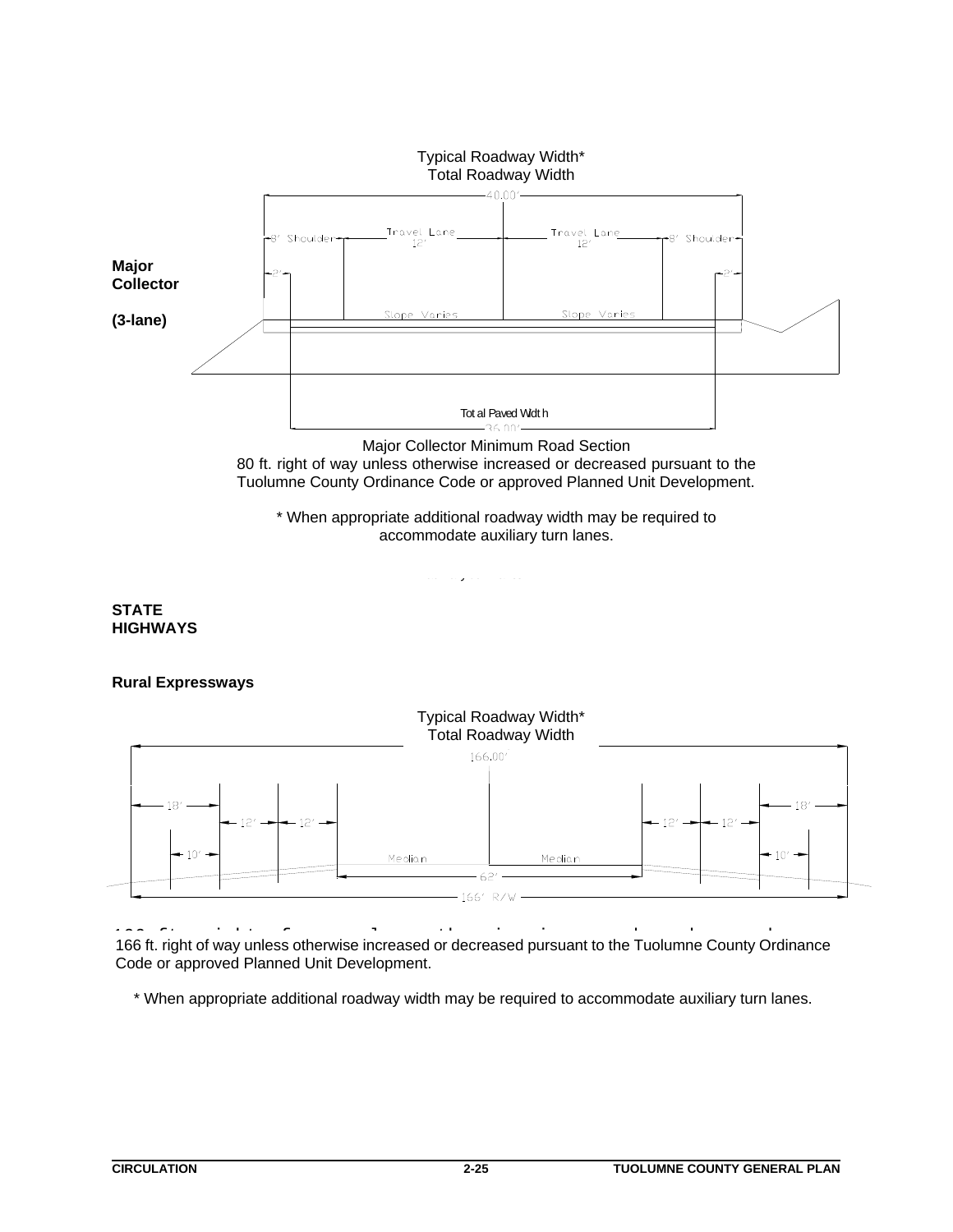# **Urban Arterials**



100 ft. right of way unless otherwise increased or deceased 100 ft. right of way unless otherwise increased or decreased pursuant to the Tuolumne County Ordinance Code or approved Planned Unit Development.

\* When appropriate additional roadway width may be required to accommodate auxiliary turn lanes.